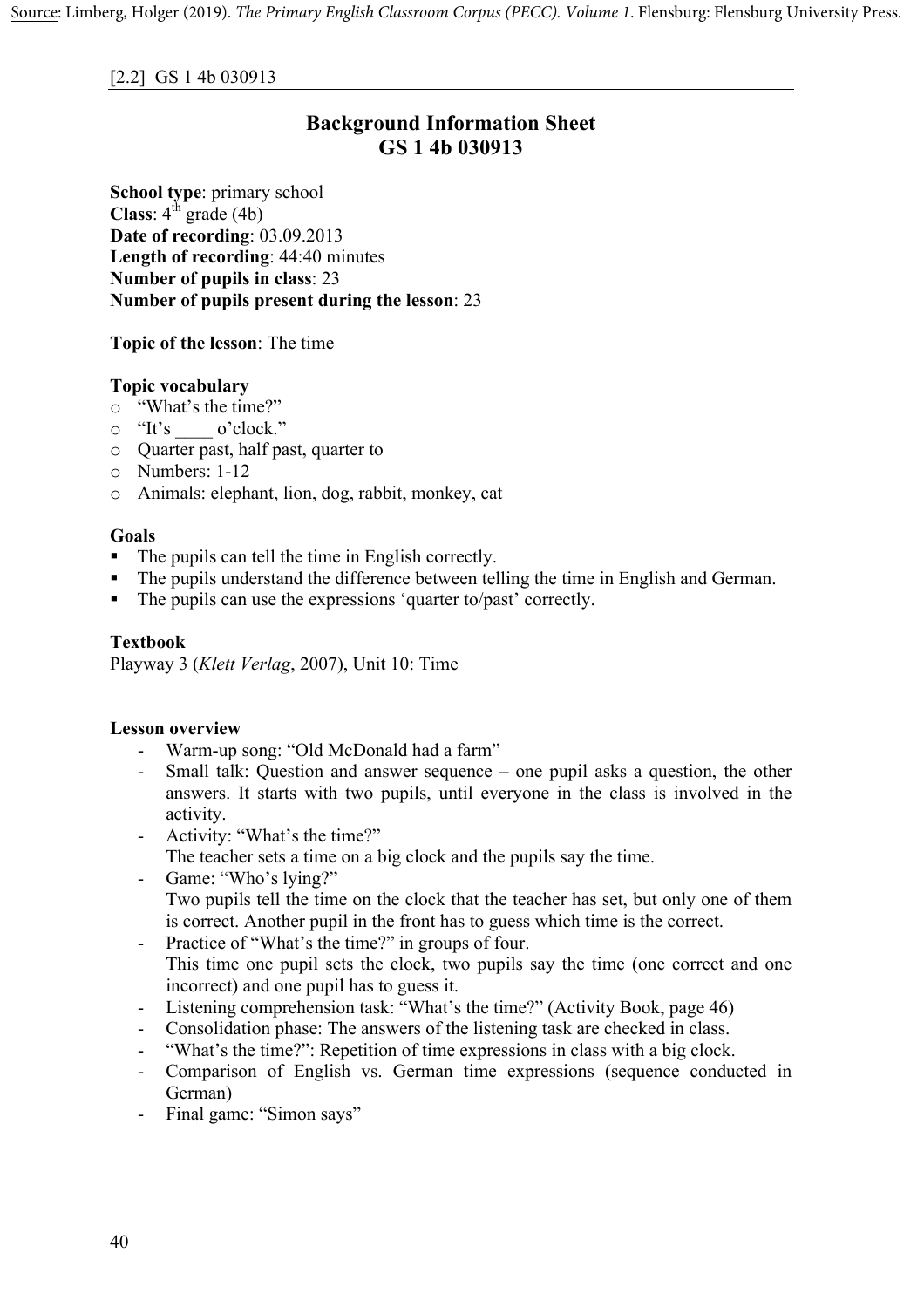## **Interesting observations**

- Game-based practice of telling the time
- Awareness raising of the difference between English and German time expressions
- TPR activity "Simon says"

#### **Use of media**

- CD with the song: "Old McDonald has a farm"
- Realia: a big red clock
- Textbook: listening comprehension activity

#### **Personal notes**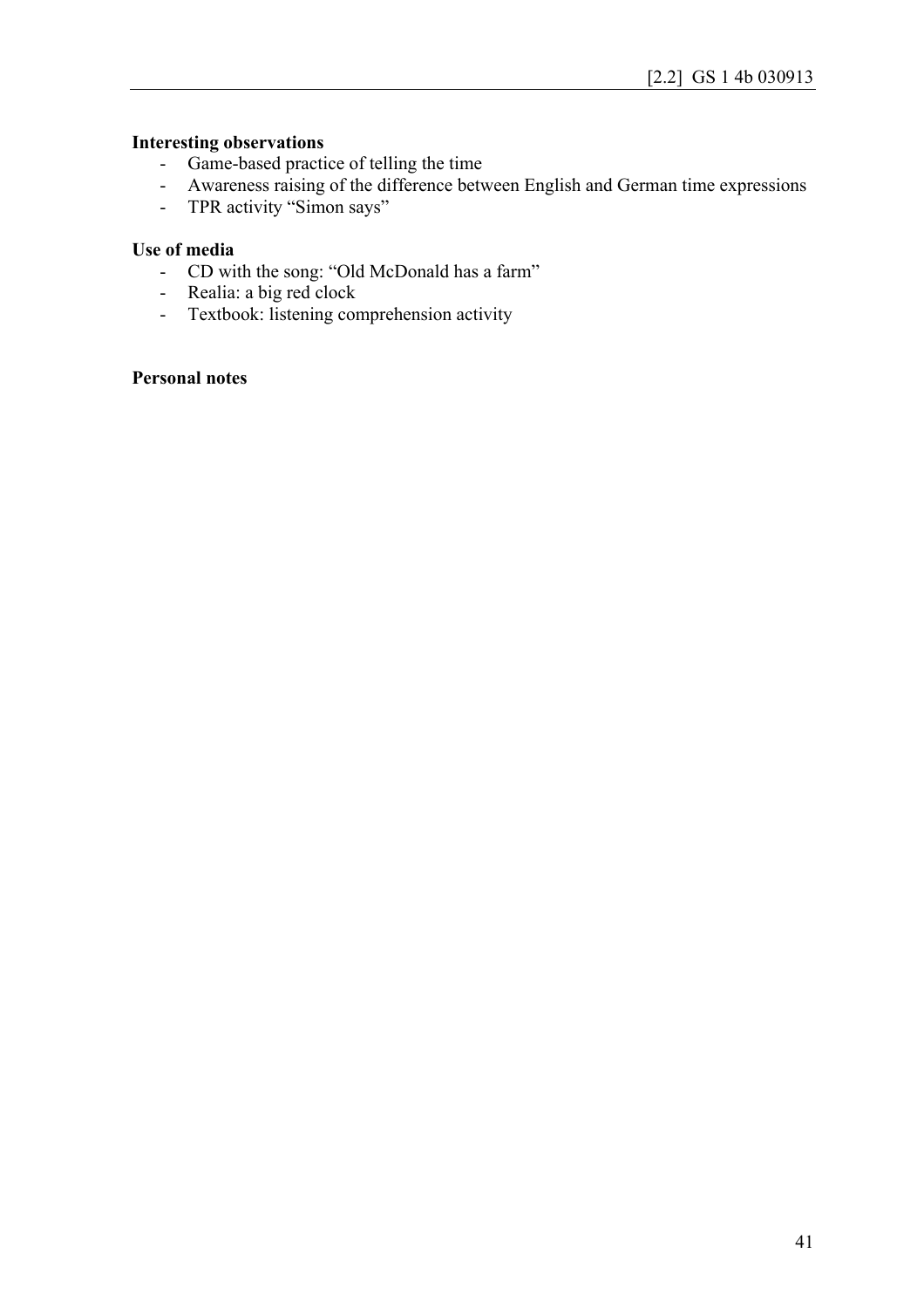```
001
002
003
004
005
006
007
008
009
010
011
012
013
014
015
016
017
018
019
020
021
022
023
024
025
026
027
028
029
030
031
032
033
034
035
036
037
038
039
040
041
042
043
044
045
046
047
048
049
050
051
     Teacher: alright
               stand up plea:se
     Class: ((pupils stand up))
     Teacher: okay we start
               ((the school bell rings))
     Teacher: ((turns on the CD player))
     CD: ((a mooing sound))
     Teacher & 
     Class: ((sing))
               old mcdonald has a farm 
               i:a:i:a:o:
               and on his farm he has some cows 
               i:a:i:a:o:
               with a moo moo here 
               and a moo moo there
               here a moo
               there a moo
               everywhere a moo moo.
               old mcdonald has a farm 
               i:a:i:a:o:
     Teacher: next animal?
     Class: dogs
     Teacher: very good
     CD: ((a barking sound))
     Teacher &
     Class: ((sing))
               old mcdonald has a farm 
               i:a:i:a:o:
               and on his farm he has some dogs 
               i:a:i:a:o:
               with a wuff wuff here 
               and a wuff wuff there
               here a wuff
               there a wuff
               everywhere a wuff wuff.
               old mcdonald has a farm 
               i:a:i:a:o:
     Teacher: next one?
     Class: oink oink
     Teacher: oink oink
     CD: ((a grunting sound))
     Teacher &
     Class: ((sing))
               old mcdonald has a farm 
               i:a:i:a:o:
               and on his farm he has some pigs 
               i:a:i:a:o:
               with an oink oink here
               and an oink oink there
               here an oink
               there an oink
```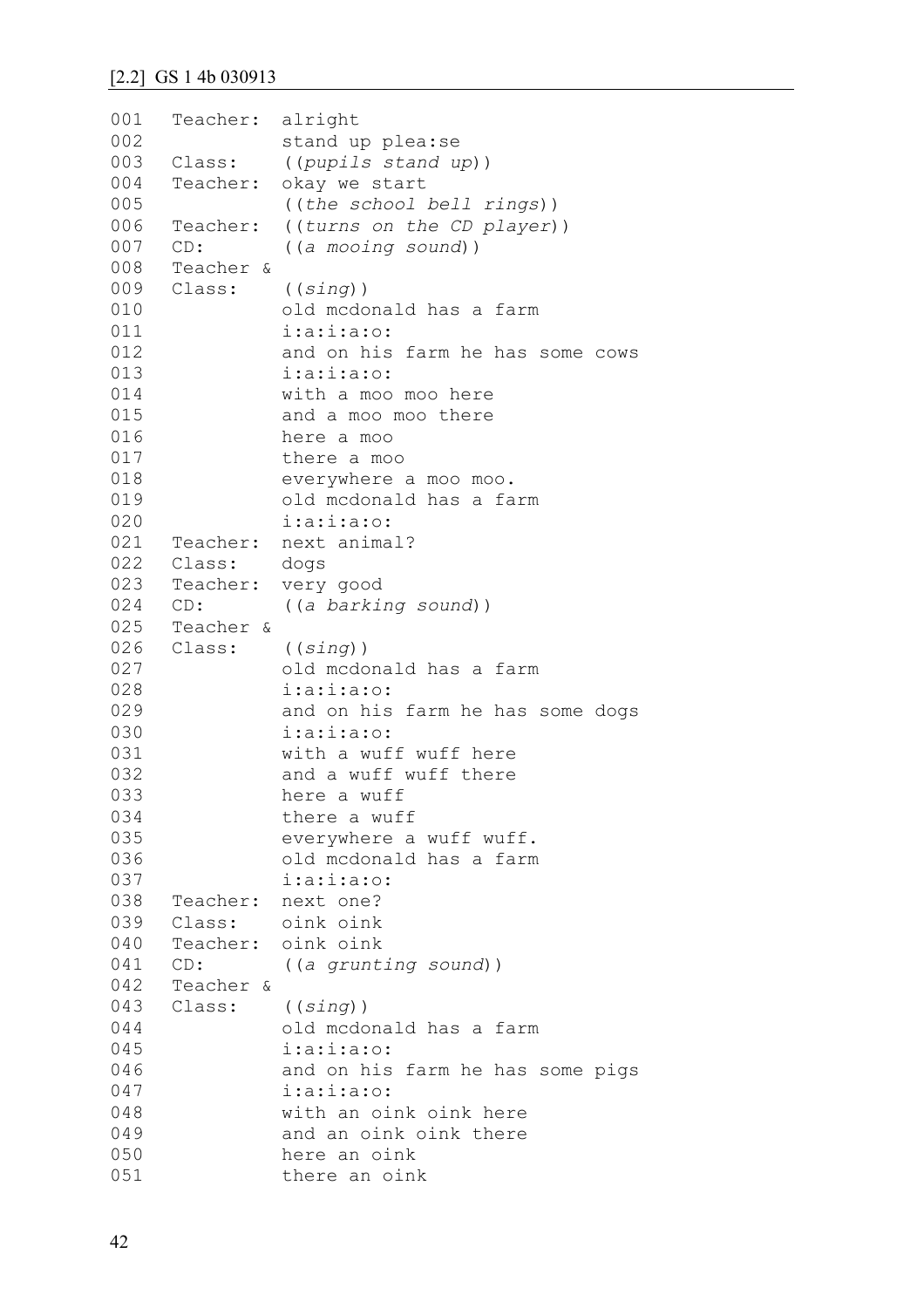```
052
053
054
055
056
057
058
059
060
061
062
063
064
065
066
067
068
069
070
071
072
073
074
075
076
077
078
079
080
081
082
083
084
085
086
087
088
089
090
091
092
093
094
095
096
097
098
099
100
101
102
                everywhere an oink oink.
                old mcdonald has a farm 
                i:a:i:a:o:
     Teacher: next one?
     Class: ((pupils do not answer))
     CD: ((a miaowing sound))
     Teacher &
     Class: ((sing))
                old mcdonald has a farm 
                i:a:i:a:o:
                and on his farm he has some cats 
                i:a:i:a:o:
               with a miaow miaow here
               and a miaow miaow there
               here a miaow
               there a miaow
                everywhere a miaow miaow.
                old mcdonald has a farm 
                i:a:i:a:o:
     Teacher: chicks
     CD: ((a cackling sound))
     Teacher &
     Class: ((sing))
                old mcdonald has a farm 
                i:a:i:a:o:
                and on his farm he has some chicks 
                i:a:i:a:o:
               with a click click here
               and a click click there
               here a click
               there a click
                everywhere a click click.
                old mcdonald has a farm 
                i:a:i:a:o:
     Pupil x: turkeys?
     Teacher: yes
                last one the turkey.
     CD: ((a clucking sound))
     Teacher &
     Class: ((sing))
                old mcdonald has a farm 
                i:a:i:a:o:
               and on his farm he has some turkeys 
                i:a:i:a:o:
               with a gobble gobble here
               and a gobble gobble there
               here a gobble
               there a gobble
               everywhere a gobble gobble.
               old mcdonald has a farm 
               i:a:i:a:o:
```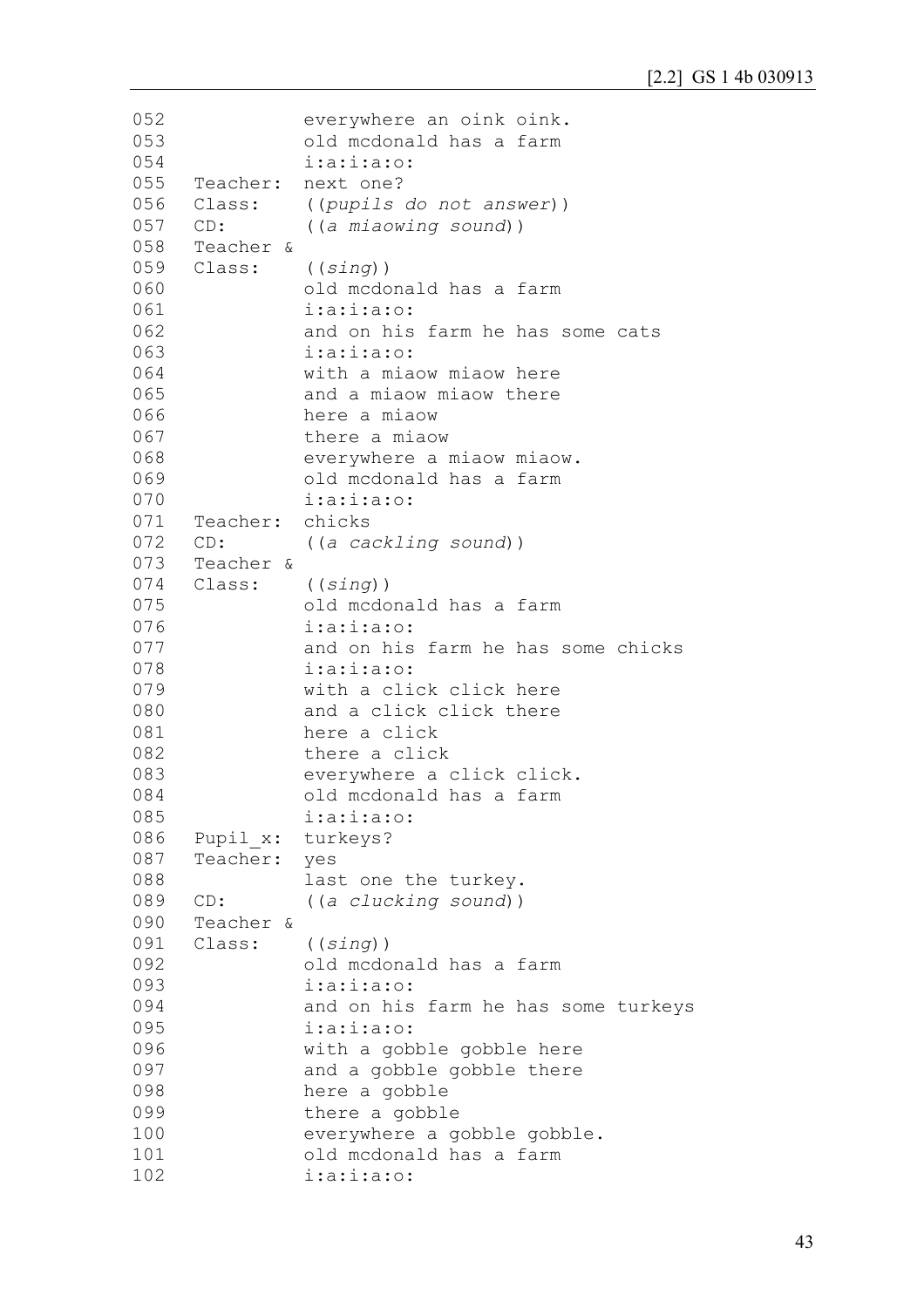```
103
104
105
106
107
108
109
110
111
112
113
114
115
116
117
118
119
120
121
122
123
124
125
126
127
128
129
130
131
132
133
134
135
136
137
138
139
140
141
142
143
144
145
146
147
148
149
150
151
152
153
     Teacher: [((turns off the CD player))]
     Class: [((pupils sit down))]
     Teacher: alright
                <<p> toni do you like (--) spaghetti?>
     Toni: <<pp> i like>
     Teacher: << pp> yes i?>
     Toni: << ><< << Yop> yes i like>
     Teacher: << pp> yes i [do]>
     Toni: [\langle \langle pp \rangle \text{ do} \rangle]Teacher: [<<pp> yes>]
                [((gives Toni a card))]
               \langle \langle pp \rangle emma what's the weather like today?>
     Emma: \langle p \rangle ehm the weather li:ke>
     Teacher: << pp> it's>
    Emma: << pp> it's windy>
     Teacher: << pp> it's windy yes>
                ((gives Emma a card))
                ((everyone who is asked a question by the 
                   teacher gets a card and is supposed to 
                   ask someone else; the cards are then
                   passed on))
     Teacher: ((asks questions and hands out cards))
     Class: ((pupils ask and answer questions
                   and pass on the cards))
                ((the activity is done silently))
                ((3:48-6:23))
     Teacher: ((rings a bell))
     Class: ((pupils end the activity and sit down))
     Teacher: ((collects cards and answers questions 
                   of those pupils who return their card))
     Jonas: what's your telephone number?
     Teacher: oh it's ehm
               double nine two seven eight four double 
               six one two.
     Nelly: how old are you?
     Teacher: i am thirty-five.
     Mila: do you like spaghetti?
     Teacher: oh yes i do.
     Mila: ehm have you got a sister?
     Teacher: oh yes i have. 
     Mila: have you got a
               have you got a brother?
     Teacher: oh no i haven't.
     Jonas: what's the weather like today?
     Teacher: [oh it's cloudy and windy]
                [((takes a look out of the window))]
                a little windy.
     Valentine:(how) are you?
     Teacher: i'm fine 
               thank you.
     Lucy: what's the weather like today?
```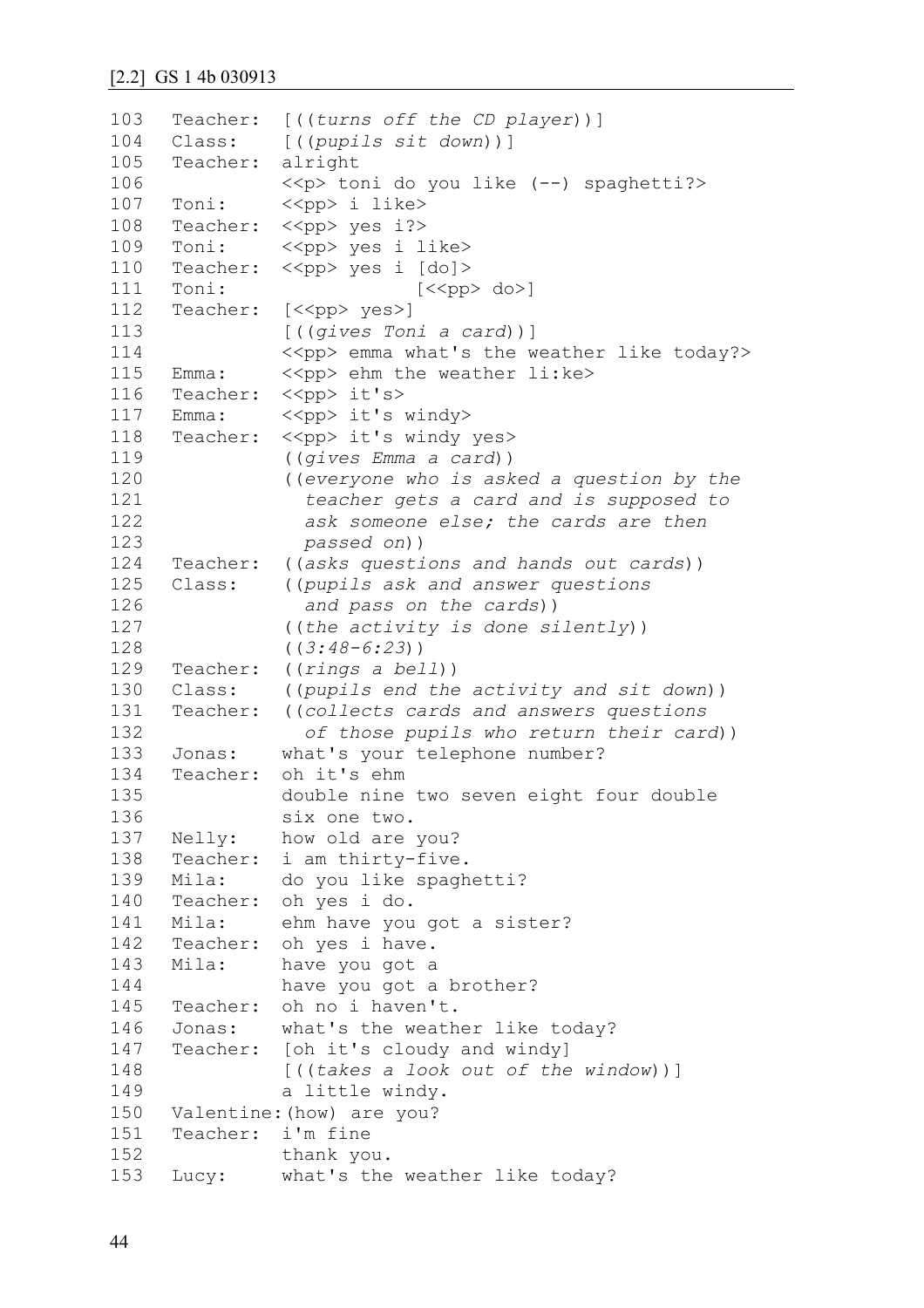```
154
155
156
157
158
159
160
161
162
163
164
165
166
167
168
169
170
171
172
173
174
175
176
177
178
179
180
181
182
183
184
185
186
187
188
189
190
191
192
193
194
195
196
197
198
199
200
201
202
203
204
     Teacher: oh it's cloudy and windy.
     Valentine:what's your name?
     Teacher: oh i'm misses <name>.
     Valentine:do you like pizza?
     Teacher: yes i do.
               i like pizza.
     Nora: have you got a sister?
     Teacher: yes i have.
     Nora: what's your favourite number?
     Teacher: oh my favourite number is number nine.
     Toni: what's your name?
     Teacher: i'm misses <name>.
     Vince: what's your name?
     Teacher: i'm misses <name>.
    Marvin: how old are you?
     Teacher: i'm thirty-five.
               [((puts away the cards))]
               [thank you]
               okay
               what's
               what's the time?
               all together
     Class: what's the time?
     Teacher: <<f> what's the time?>
     Class: <<f> what's the time?>
     Teacher: ((gets a big red clock))
     Class: ((pupils mumble))
               uhrzeit yeah
     Teacher: <<len> what's the time?>
               ((shows the big clock to the class))
     Class: ((some pupils raise their hands))
     Teacher: it's?
               emma?
     Emma: seven o'clock
     Teacher: oh very good.
               it's seven o'clock.
     Class: it's seven o'clock.
     Teacher: <<all> it's seven o'clock.>
     Class: <<all>it's seven o'clock.>
     Teacher: << very high voice> it's seven o'clock.>
     Class: << very high voice> it's seven o'clock.>
     Teacher: [((changes the time))]
               [what's the time?]
               (---)tim
     Tim: it's nine o'clock.
     Teacher: very good
               it's nine o'clock.
     Class: it's nine o'clock.
     Teacher: << pp> it's nine o'clock.>
     Class: <<pp> it's nine o'clock.>
```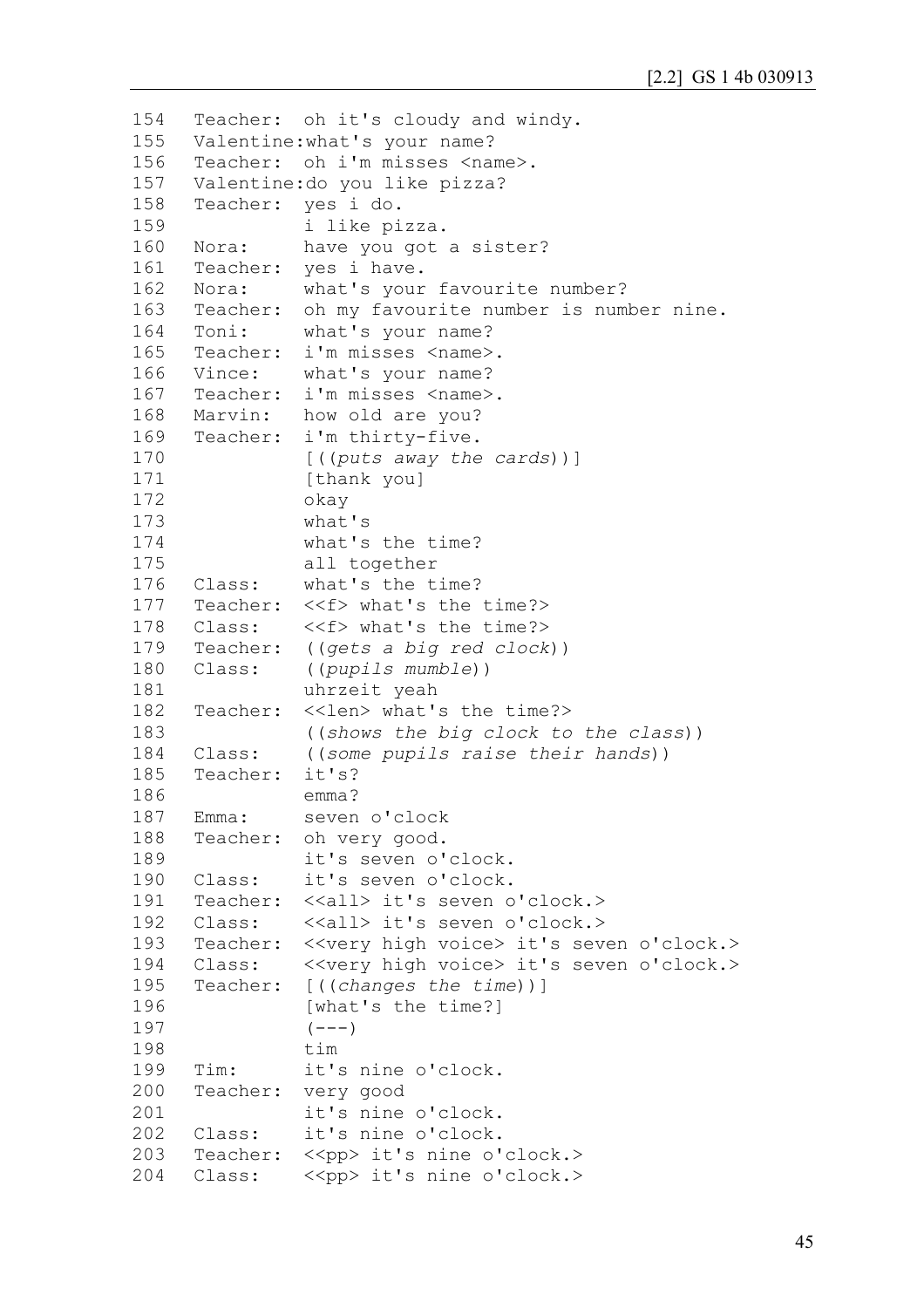| 205 |          | Teacher: << very high voice> it's nine o'clock.>        |
|-----|----------|---------------------------------------------------------|
| 206 | Class:   | < <very high="" voice=""> it's nine o'clock.&gt;</very> |
| 207 |          | Teacher: ((changes the time))                           |
| 208 |          | what's the time?                                        |
| 209 |          | carl                                                    |
| 210 | Carl:    | twelve o'clock?                                         |
| 211 | Teacher: | mhm                                                     |
| 212 |          | ((writes 'it's  o'clock.' on the board,                 |
| 213 |          | leaving a blank space for the time))                    |
| 214 |          | it's twelve o'clock.                                    |
| 215 | Class:   | it's twelve o'clock.                                    |
| 216 |          | Teacher: < <f> it's twelve o'clock.&gt;</f>             |
| 217 | Class:   | < <f> it's twelve o'clock.&gt;</f>                      |
| 218 |          | Teacher: << bored voice> it's twelve o'clock.>          |
| 219 |          |                                                         |
| 220 |          | Teacher: ((changes the time))                           |
| 221 |          | ehm mia                                                 |
| 222 | Mia:     | it's two o'clock.                                       |
| 223 | Teacher: | it's two o'clock.                                       |
| 224 | Class:   | it's two o'clock.                                       |
| 225 | Teacher: | < <vigorously> it's two o'clock.&gt;</vigorously>       |
| 226 | Class:   | < <vigorously> it's two o'clock.&gt;</vigorously>       |
| 227 | Teacher: | < <pp> it's two o'clock.&gt;</pp>                       |
| 228 | Class:   | < <pp> it's two o'clock.&gt;</pp>                       |
| 229 | Teacher: | [what's the]                                            |
| 230 |          | [ ( (changes the time) ) ]                              |
| 231 |          | [i think it's broken]                                   |
| 232 |          | [((adjusts the time again because the                   |
| 233 |          | hands of the clock got stuck))]                         |
| 234 |          | $mh$ $(--)$ what's the time emma?                       |
| 235 | Emma:    | it's $(---)$ four o'clock.                              |
| 236 | Teacher: | it's four o'clock.                                      |
| 237 | Class:   | it's four o'clock.                                      |
| 238 | Teacher: | [ ( (changes the time) ) ]                              |
| 239 |          | [what's the time lucy?]                                 |
| 240 | Lucy:    | ehm it's se-                                            |
| 241 |          | it's six o'clock.                                       |
| 242 | Teacher: | it's six o'clock.                                       |
| 243 | Class:   | it's six o'clock.                                       |
| 244 | Teacher: | [ ( (changes the time) ) ]                              |
| 245 |          | [sophie what's the time?]                               |
| 246 | Sophie:  | äh (---) it's eight o'clock.                            |
| 247 | Teacher: | it's eight o'clock.                                     |
| 248 | Class:   | it's eight o'clock.                                     |
| 249 | Teacher: | okay we are playing a game.                             |
| 250 |          | i need (---) one from our class here                    |
| 251 |          | in the front                                            |
| 252 |          |                                                         |
| 253 | Class:   | and we are playing a game.                              |
| 254 |          | ((pupils mumble))                                       |
|     | Pupil x: | oh oh                                                   |
| 255 | Pupil y: | ich nich                                                |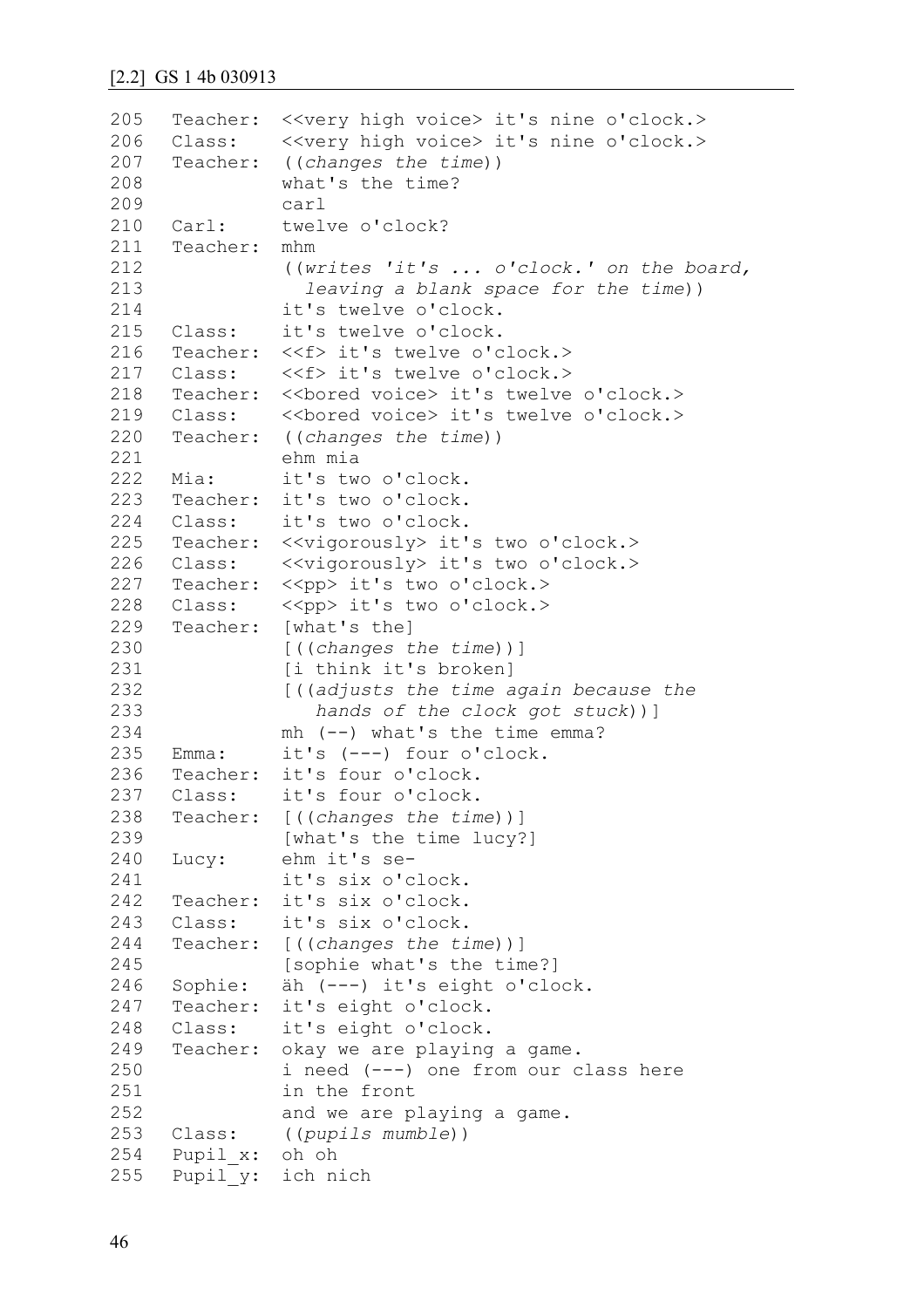```
256
257
258
259
260
261
262
263
264
265
266
267
268
269
270
271
272
273
274
275
276
277
278
279
280
281
282
283
284
285
286
287
288
289
Teacher: valentine
290
291
292
293
294
295
296
297
298
299
300
301
302
303 Carl:
304
305 Emma:
306 Carl:
               ((some pupils raise their hands))
     Teacher: vince?
               okay
               can you come to the board please?
     Vince: ((stands up and walks to the front))
     Teacher: okay
               you (--) [look in this direction]
                         [((turns him towards the class))]
               okay?
               and i
               ((adjusts the time on the big clock))
               we have got a time here.
               ((shows the big clock to the class))
               okay and then
               jonas
               you for example say
               it's two o'clock.
               and mila
               you say (--) it's nine o'clock.
               and vince (-) has to guess who is right.
     Class: ((pupils giggle and mumble))
     Pupil_x: cool
     Pupil_y: cool
     Teacher: okay?
               two kids are saying something and you have
               vince you have to guess who is lying.
               who is the liar okay?
               ((sets a time and shows the big clock 
                  to the class))
     Pupil x: oh wie gemein
     Teacher: okay
               amelie
    Amelie: it's six o'clock.
     Valentine:it's ten o'clock.
     Teacher: what time is it? ((to Vince))
     Vince: it's ten o'clock?
     Class: ((pupils cheer and applaud))
     Teacher: one point for vince.
               can you pick the next one please?
     Vince: ((picks Carl))
               ((Carl comes to the front))
     Teacher: ((sets a time and shows the big clock 
                  to the class))
    Emma: it's nine o'clock.
     Carl: amelie
     Amelie: it's one o'clock.
               Carl: [((points at Emma))]
               [was] hast du noch mal gesagt?
               it's nine o'clock.
              amelie?
```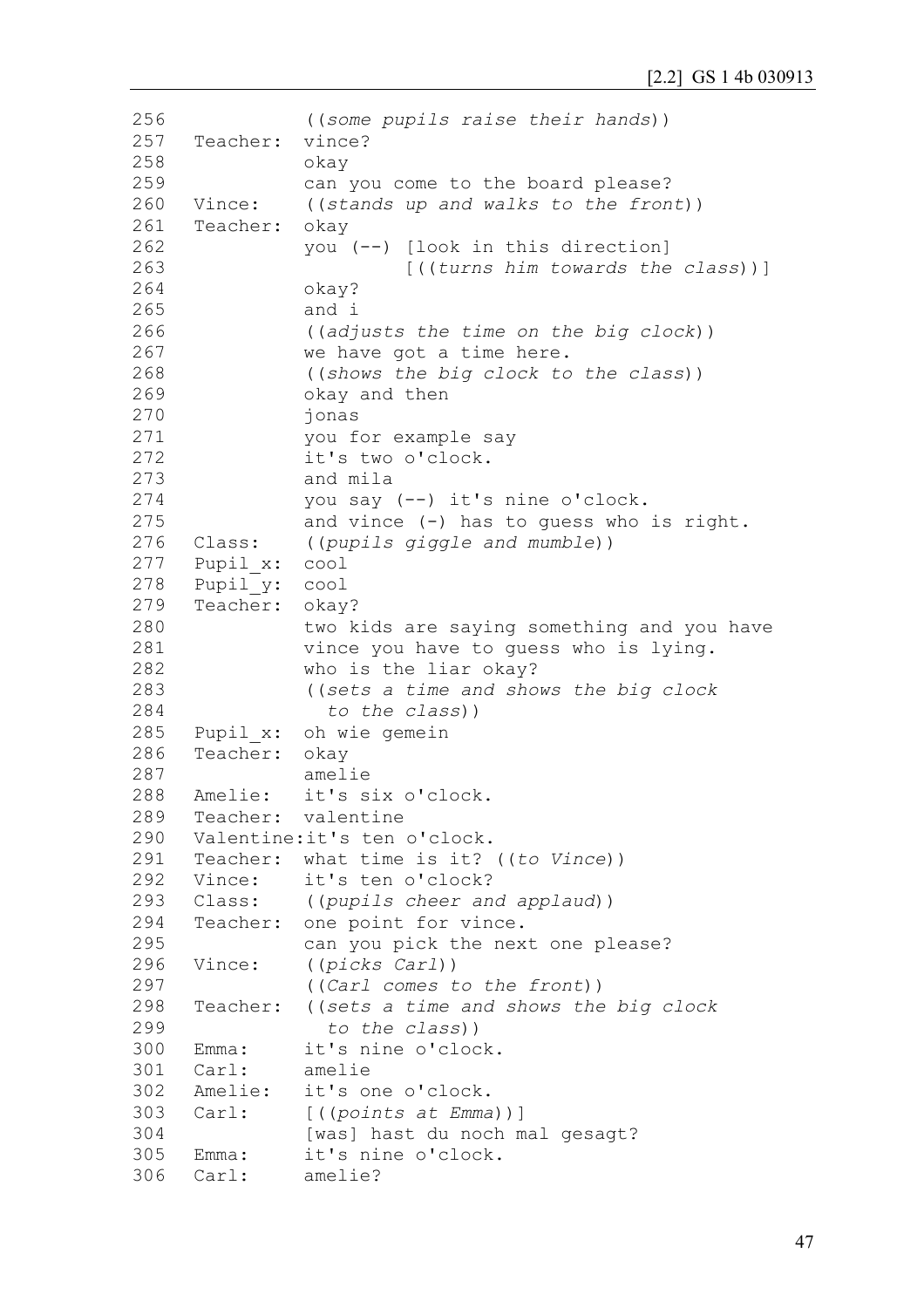```
307
308
309
310
311
312
313
314
315
316
317
318
319
320
321
322
323
324
325
326
327
328
329
330
331
332
333
334
335
336
337
338
339
340
341
342
343
344
345
346
347
348
349
350
351
352
353
354
355
356
357
     Amelie: it's one o'clock
     Chris: it's one o'clock.
     Teacher: right?
     Class: yes
     Teacher: one point for you carl.
               pick the next one.
     Class: ((pupils cheer and applaud))
     Carl: emma
               ((Emma comes to the front))
     Teacher: okay?
               ((sets a time and shows the big clock 
                  to the class))
     Emma: sophie
     Sophie: it's five o'clock.
     Emma: linda
     Linda: it's seven o'clock.
     Emma: ehm (---) is it five o'clock?
     Teacher & 
     Class: no:
     Teacher: okay one more time.
              one more time emma.
               no point for emma.
               ((sets a time and shows the big clock 
                  to the class))
               okay
               next one
     Emma: jonas
     Jonas: it's seven
              it's seven o'clock.
     Emma: lucy
    Lucy: it's nine o'clock.
     Emma: it's seven o'clock?
     Teacher &
     Class: no:
     Teacher: okay next one.
               ((sets a time))
               [((Emma is about to sit down))]
               [emma no no no no
               no point for you 
               you stay here.]
     Class: ((pupils laugh))
     Teacher: ((shows the big clock to the class))
               okay
               next one
     Emma: marvin
     Marvin: it's two o'clock.
     Emma: leon
     Leon: it's nine o'clock.
     Teacher: uh
     Pupil x: hä?
     Teacher: oh yeah
```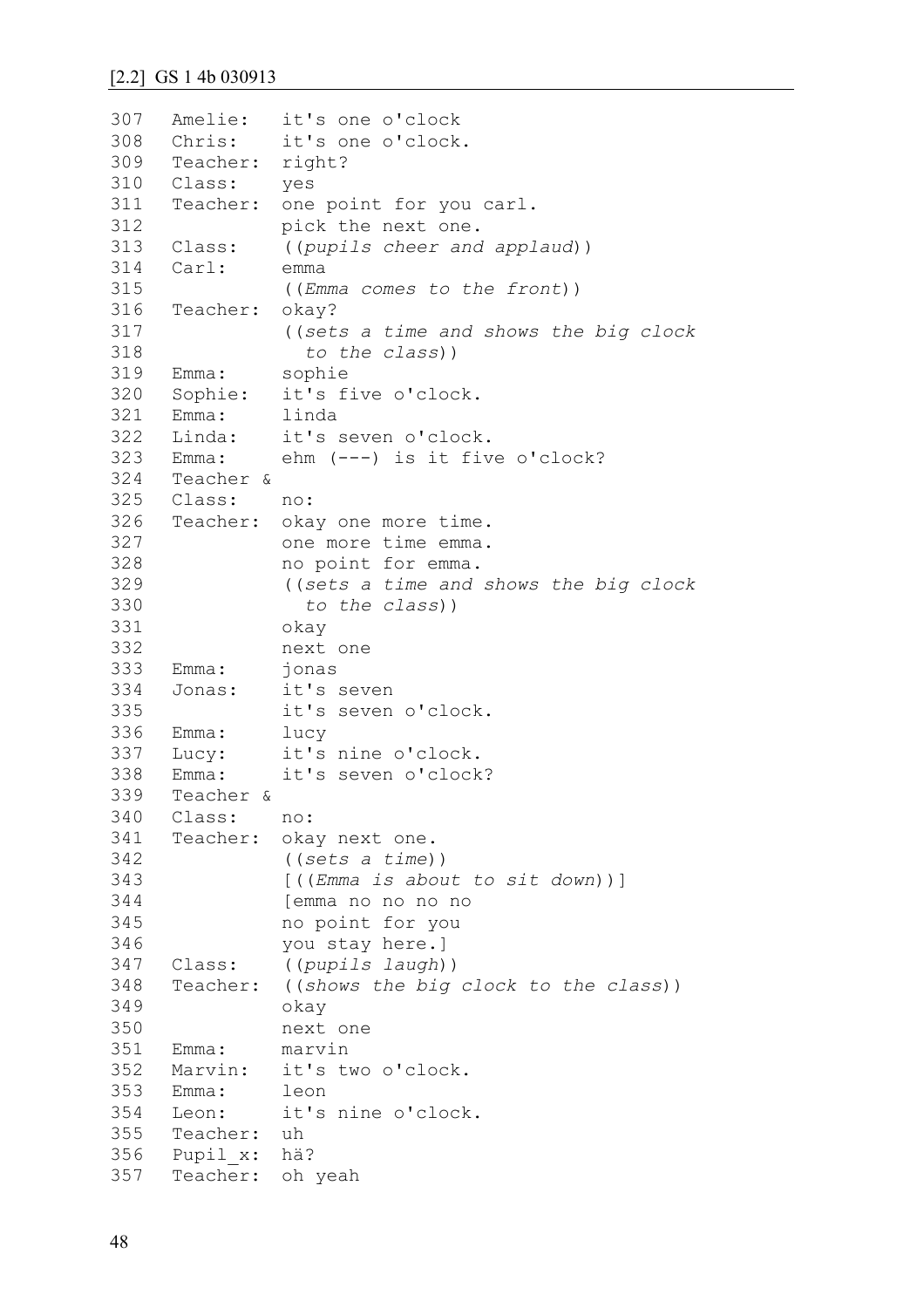358 359 360 361 362 363 364 365 366 367 368 369 370 371 372 373 374 375 376 377 378 379 380 381 382 383 384 385 386 387 388 389 390 391 392 393 394 395 396 397 398 399 400 401 402 403 404 405 406 407 408 two o'clock or nine o'clock? Emma: is it  $(---)$  two o'clock? Teacher & Class: ((*pupils cheer and applaud*)) Teacher: okay we are playing  $(-)$  in groups  $(-)$  of three. okay? wait wait wait what psht wait one two three oh wait one two three four we are twenty-three no we are playing in groups of four. okay? [one two three four] [((*points at the members of group 1*))] psh: [one two three four] [((*points at the members of group 2*))] yes vince [one two three four] [((*points at the members of group 3*))] [one two (-) three four] [((*points at the members of group 4*))] [one two (-) three four] [((*points at the members of group 5*))] [one two three (-) four] [((*points at the members of group 6, including herself*))] Class: ((*pupils mumble*)) Teacher: okay ehm emma lucy mia and carl can you come to the front? [no please sit down] [((*talks to the rest of the class*))] ((*Emma, Lucy, Mia and Carl come to the front*)) Teacher: there is one one is guessing the time lucy you  $(-)$  are quessing the time okay? mia yous- you stand behind lucy okay? ((*gives Mia a clock*)) [and you have to say the time okay?] [((*refers to the other two pupils,*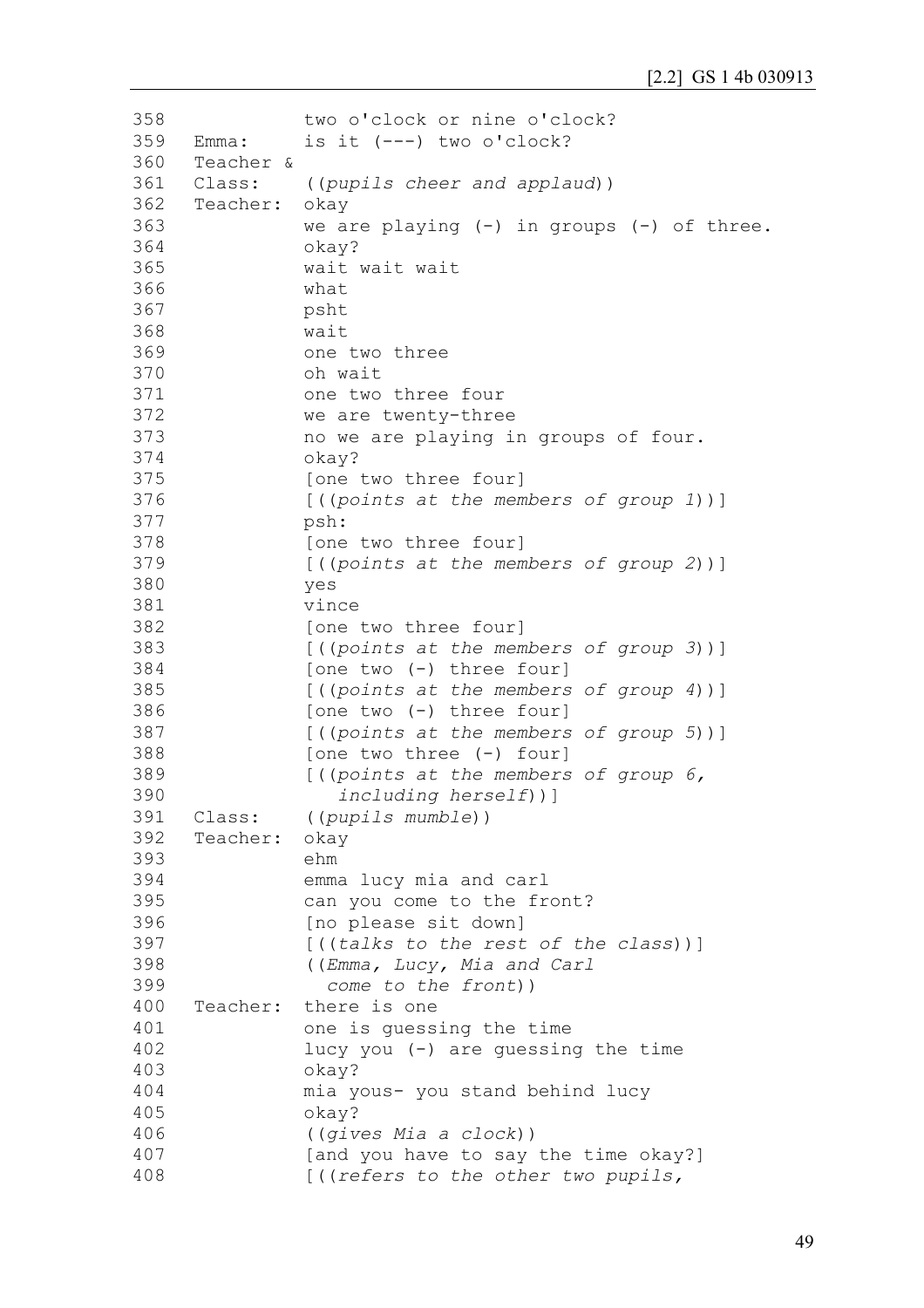| 409 |          | positions them in front of the two       |
|-----|----------|------------------------------------------|
| 410 |          | girls, so that they can look at each     |
| 411 |          | $other)$ ]                               |
| 412 | Mia:     | ((sets a time and shows the clock to the |
| 413 |          | two who are supposed to tell the time))  |
| 414 | Teacher: | carl? ((wants him to start))             |
| 415 | Carl:    | it's one o'clock.                        |
| 416 | Emma:    | it's three o'clock.                      |
| 417 | Lucy:    | hm:                                      |
| 418 |          | it's three?                              |
| 419 | Teacher: | [yes]                                    |
| 420 | Class:   | [((pupils cheer and applaud))]           |
| 421 | Teacher: | and you count your points okay?          |
| 422 |          | lucy has got one point                   |
| 423 |          | [and then lucy you go there]             |
| 424 |          | [((leads her to one of the time tellers' |
| 425 |          | positions))]                             |
| 426 |          | [mia you]                                |
| 427 |          | $[$ ((takes the clock from her))]        |
| 428 |          | it's your turn now.                      |
| 429 |          | ((Mia takes Lucy's former position))     |
| 430 |          | and carl you go behind mia.              |
| 431 |          | ((gives him the clock))                  |
| 432 |          | okay? ((to the class))                   |
| 433 |          | [alright?]                               |
| 434 |          | $[$ ((puts up her thumb))]               |
| 435 | Class:   | yes                                      |
| 436 | Teacher: | then please get a clock here             |
| 437 |          | all groups please [get a clock]          |
| 438 |          | [((waves with a clock))]                 |
| 439 |          | okay?                                    |
| 440 | Class:   | ((one pupil of each group comes to the   |
| 441 |          | front to get a clock))                   |
| 442 |          | ((all groups scatter throughout          |
| 443 |          | the classroom and start the game))       |
| 444 |          | ((the teacher reminds the pupils at one  |
| 445 |          | point to speak English))                 |
| 446 |          | $( (15:29 - 20:40) )$                    |
| 447 | Teacher: | ((rings a bell))                         |
| 448 | Class:   | ((pupils slowly stop playing the game    |
| 449 |          | and sit down))                           |
| 450 | Teacher: | ((waits for the groups                   |
| 451 |          | to return their clocks))                 |
| 452 |          | okay i need two more clocks.             |
| 453 |          | matt (-) can you bring it to me please?  |
| 454 |          | ((Matt brings the clock of his group     |
| 455 |          | to the front))                           |
| 456 |          | psh:                                     |
| 457 |          | okay be quiet please.                    |
| 458 |          | no close your books.                     |
| 459 |          | you don't need the activity book now     |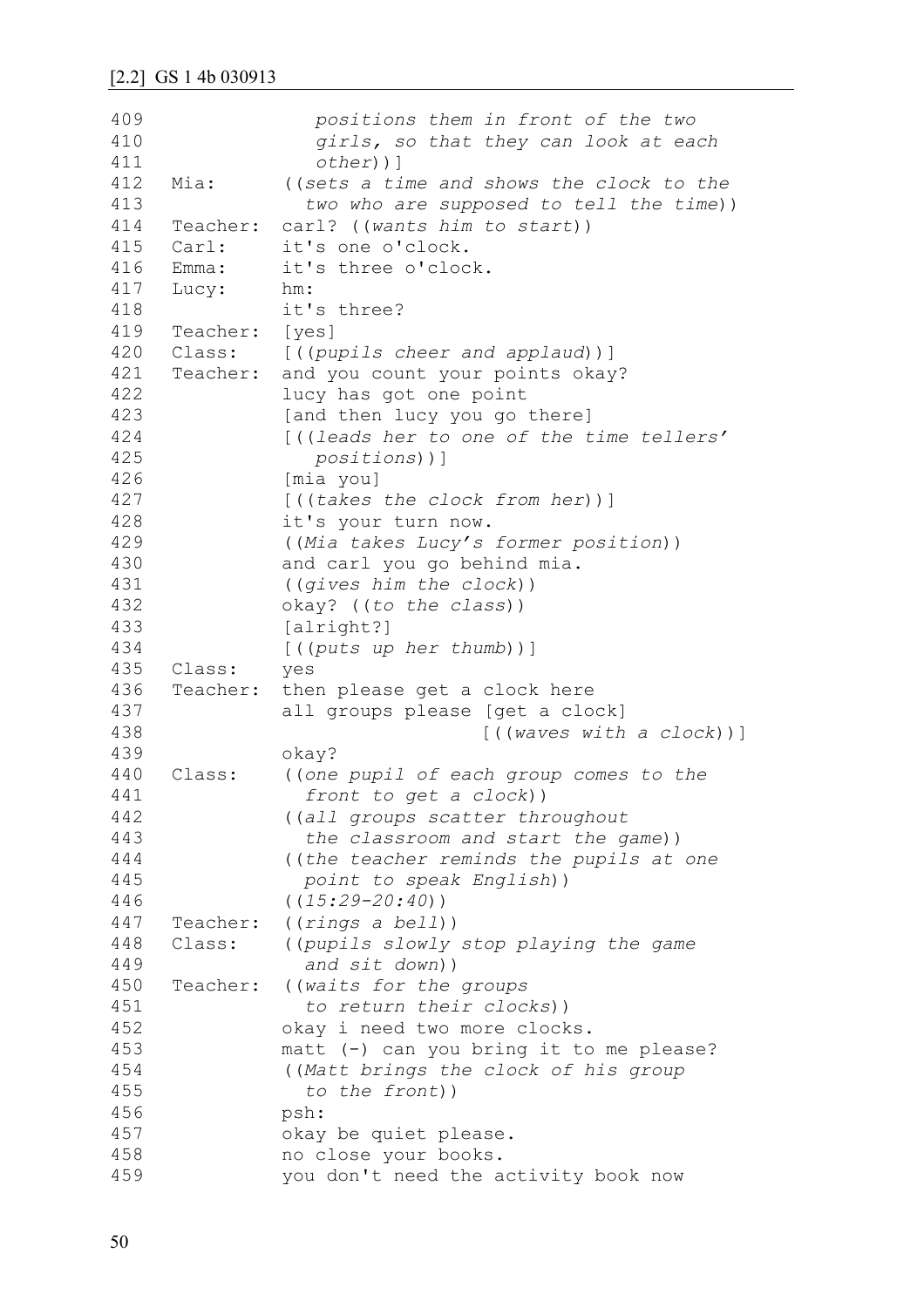```
460
461
462
463
464
465
466
467
468
469
470
471
472
473
474
475
476
477
478
479
480
481
482
483
484
485
486
487
488
489
490
491
492
493
494
495
496
497
498
499
500
501
502
503
504
505
506
507
508
509
510
               later
               okay?
     Class: ((pupils mumble))
     Teacher: okay
               ehm (-) all together
               what's the time?
     Class: what's the time?
     Teacher: <<f> what's the time?>
     Class: <<f> what's the time?>
     Teacher: what's the time emma?
               ((shows a clock to Emma))
     Emma: it's twelve o'clock.
     Teacher: okay
               [now you ask lucy \langle \langle p \rangle what's the time?>]
               [((passes the clock to her))]
     Emma: what's the time? ((to Lucy))
     Lucy: du musst zeigen
               ((tells Emma to show the clock to her))
     Teacher: you show lucy yes
     Emma: [what's the time?]
                [((shows the clock to Lucy))]
     Lucy: it's twelve
               ((Emma passes the clock to her))
     Teacher: twelve?
     Lucy: o'[clock]
     Teacher: [o'clock] yes.
     Lucy: [what's the time?] ((to Carl))
                [((shows the clock to him))]
     Carl: ehm it's twelve
                ((Lucy passes the clock to him))
     Teacher: ((hands out more clocks to start a couple 
                  of conversations at the same time))
     Class: ((pupils ask each other for the time 
                  and pass the clocks around))
     Teacher: [((coordinates the activity))]
                [no no no 
                do not change the time please]
                ((22:16-24:53))
                ((all the clocks end up in the front row 
                  where the teacher collects them one by 
                  one, answering the pupils' questions for 
                  the time))
     Teacher: [okay]
                [((puts some of the clocks away))]
               please open
               psh:
               please open your activity book on page
               i think it's forty-five.
               have a look.
     Class: [((pupils open their activity books))]
     Teacher: [forty-five?]
```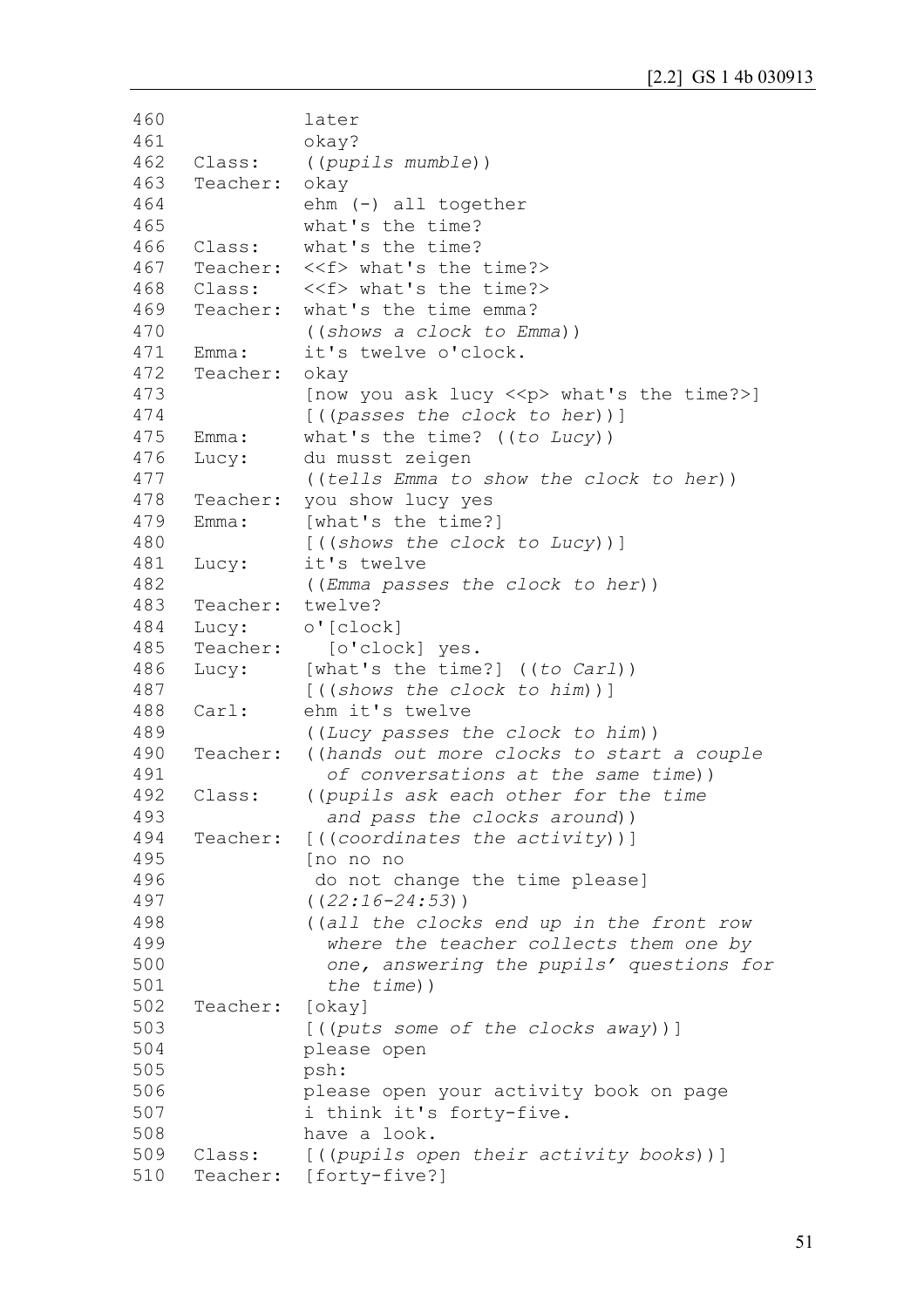| 511 |          | oh no                                     |
|-----|----------|-------------------------------------------|
| 512 |          | forty-six                                 |
| 513 |          | forty-six                                 |
| 514 |          | ((the page shows different animals with   |
| 515 |          | clocks that have no times yet; these      |
| 516 |          | are part of a listening track on the CD)) |
| 517 |          | ((the teacher puts the rest of the clocks |
| 518 |          | $away)$ )                                 |
| 519 |          | okay                                      |
| 520 |          | who: hasn't got an activity book?         |
| 521 | Class:   | ((pupils without an activity book         |
| 522 |          | raise their hands))                       |
| 523 | Teacher: | marvin and nelly?                         |
|     |          |                                           |
| 524 |          | where's your activity book?               |
| 525 |          | ((Marvin and Nelly do not react))         |
| 526 | Jonas:   | marvin zu hause                           |
| 527 |          | zu hause oder?                            |
| 528 | Teacher: | okay then i will make one copy for you.   |
| 529 |          | okay?                                     |
| 530 | Pupil x: | kann marvin nicht bei mir mit reingucken? |
| 531 | Teacher: | heh?                                      |
| 532 | Pupil x: | kann marvin nicht bei mir mit reingucken? |
| 533 | Teacher: | n <sub>O</sub>                            |
| 534 |          | he has to do                              |
| 535 |          | [something in the activity book.          |
| 536 |          | [((takes Chris' activity book))]          |
| 537 |          | [((leaves the room with the book          |
| 538 |          | to make some copies))]                    |
| 539 |          | [forty-six]                               |
| 540 |          | [wait one minute please]                  |
| 541 |          | $((26:06-27:14))$                         |
| 542 | Teacher: | ((returns to the classroom))              |
| 543 |          | thank you chris                           |
| 544 |          |                                           |
| 545 |          | ((hands out the copies to the pupils      |
|     |          | who do not have an activity book))        |
| 546 |          | alright                                   |
| 547 |          | ((prepares the CD player))                |
| 548 |          | okay are you ready?                       |
| 549 | Pupils:  | ja                                        |
| 550 |          | yes                                       |
| 551 |          | steady go:                                |
| 552 | Teacher: | no                                        |
| 553 |          | i'm not that quick                        |
| 554 | Class:   | ((pupils laugh))                          |
| 555 | Teacher: | ((turns on the CD player))                |
| 556 | CD:      | one                                       |
| 557 |          | excuse me elephant                        |
| 558 |          | what's the time?                          |
| 559 |          | it's nine o'clock.                        |
| 560 |          | thank you elephant.                       |
| 561 |          | two                                       |
|     |          |                                           |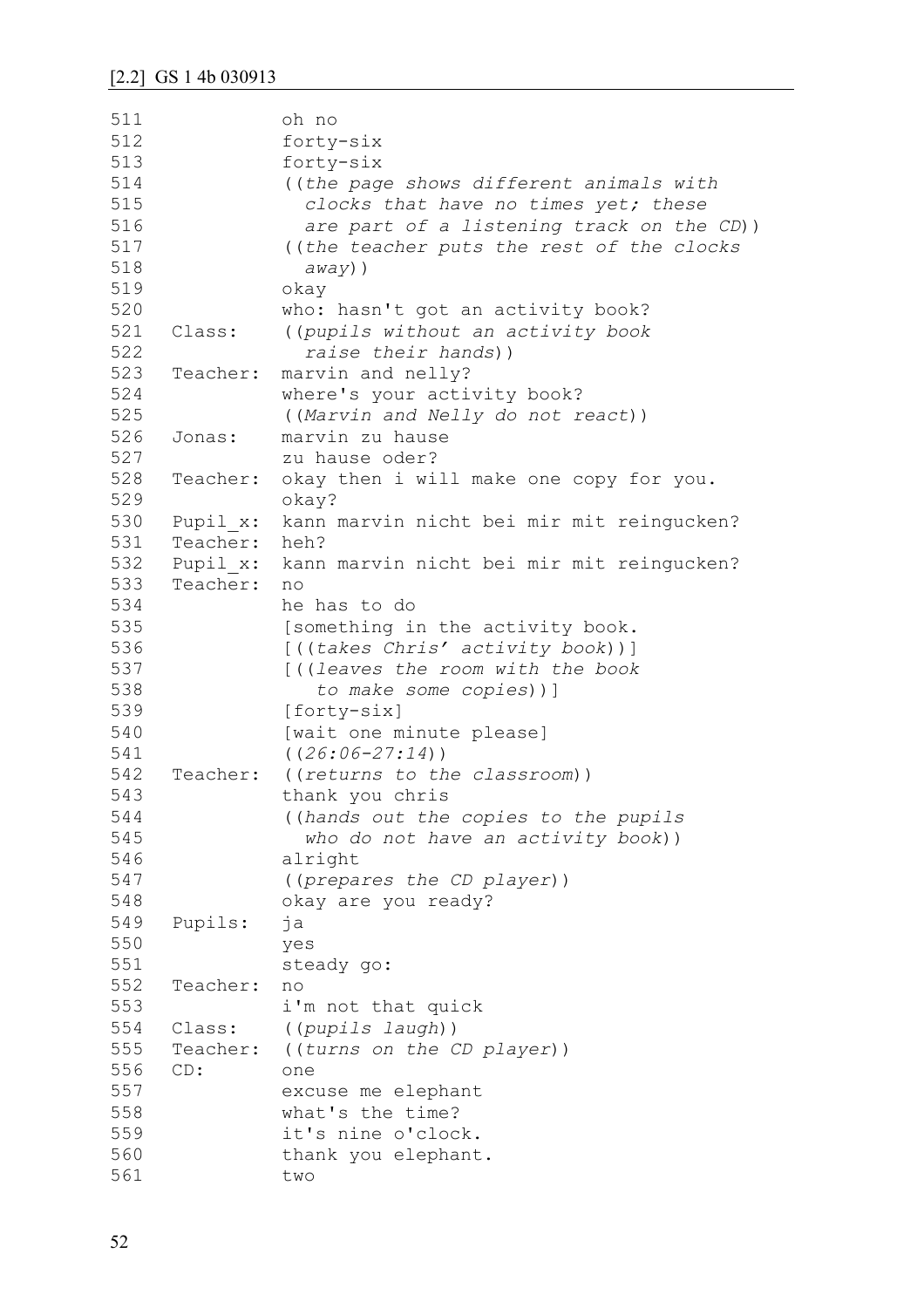| 563<br>what's the time?<br>564<br>((roaring))<br>565<br>it's one o'clock.<br>566<br>thank you lion.<br>567<br>three<br>568<br>excuse me dog<br>569<br>what's the time?<br>570<br>((barkinq))<br>571<br>it's seven o'clock.<br>572<br>thank you.<br>573<br>four<br>574<br>excuse me rabbit<br>575<br>what's the time?<br>576<br>((sound of a rabbit eating))<br>577<br>it's three o'clock.<br>578<br>thank you.<br>579<br>five<br>580<br>was? ((German [vaz]))<br>Class:<br>581<br>((some pupils didn't understand<br>582<br>what was said))<br>583<br>Teacher: we listen again.<br>584<br>((CD continues))<br>585<br>CD:<br>excuse me monkey<br>586<br>what's the time?<br>587<br>((monkey sound))<br>588<br>it's five o'clock.<br>589<br>thank you monkey.<br>590<br>six<br>591<br>excuse me cat<br>592<br>((miaowing))<br>593<br>what's the time?<br>594<br>it's eight o'clock.<br>595<br>thank you.<br>596 Teacher:<br>((presses repeat))<br>597<br>CD:<br>one<br>598<br>excuse me elephant<br>599<br>what's the time?<br>600<br>it's nine o'clock.<br>601<br>thank you elephant.<br>602<br>two<br>603<br>excuse me lion<br>what's the time?<br>604<br>605<br>((roaring))<br>it's one o'clock.<br>606<br>607<br>thank you lion.<br>608<br>three<br>609<br>excuse me dog<br>610<br>what's the time?<br>611<br>((barkinq))<br>612<br>it's seven o'clock. | 562 | excuse me lion |
|-----------------------------------------------------------------------------------------------------------------------------------------------------------------------------------------------------------------------------------------------------------------------------------------------------------------------------------------------------------------------------------------------------------------------------------------------------------------------------------------------------------------------------------------------------------------------------------------------------------------------------------------------------------------------------------------------------------------------------------------------------------------------------------------------------------------------------------------------------------------------------------------------------------------------------------------------------------------------------------------------------------------------------------------------------------------------------------------------------------------------------------------------------------------------------------------------------------------------------------------------------------------------------------------------------------------------------------------------------------|-----|----------------|
|                                                                                                                                                                                                                                                                                                                                                                                                                                                                                                                                                                                                                                                                                                                                                                                                                                                                                                                                                                                                                                                                                                                                                                                                                                                                                                                                                           |     |                |
|                                                                                                                                                                                                                                                                                                                                                                                                                                                                                                                                                                                                                                                                                                                                                                                                                                                                                                                                                                                                                                                                                                                                                                                                                                                                                                                                                           |     |                |
|                                                                                                                                                                                                                                                                                                                                                                                                                                                                                                                                                                                                                                                                                                                                                                                                                                                                                                                                                                                                                                                                                                                                                                                                                                                                                                                                                           |     |                |
|                                                                                                                                                                                                                                                                                                                                                                                                                                                                                                                                                                                                                                                                                                                                                                                                                                                                                                                                                                                                                                                                                                                                                                                                                                                                                                                                                           |     |                |
|                                                                                                                                                                                                                                                                                                                                                                                                                                                                                                                                                                                                                                                                                                                                                                                                                                                                                                                                                                                                                                                                                                                                                                                                                                                                                                                                                           |     |                |
|                                                                                                                                                                                                                                                                                                                                                                                                                                                                                                                                                                                                                                                                                                                                                                                                                                                                                                                                                                                                                                                                                                                                                                                                                                                                                                                                                           |     |                |
|                                                                                                                                                                                                                                                                                                                                                                                                                                                                                                                                                                                                                                                                                                                                                                                                                                                                                                                                                                                                                                                                                                                                                                                                                                                                                                                                                           |     |                |
|                                                                                                                                                                                                                                                                                                                                                                                                                                                                                                                                                                                                                                                                                                                                                                                                                                                                                                                                                                                                                                                                                                                                                                                                                                                                                                                                                           |     |                |
|                                                                                                                                                                                                                                                                                                                                                                                                                                                                                                                                                                                                                                                                                                                                                                                                                                                                                                                                                                                                                                                                                                                                                                                                                                                                                                                                                           |     |                |
|                                                                                                                                                                                                                                                                                                                                                                                                                                                                                                                                                                                                                                                                                                                                                                                                                                                                                                                                                                                                                                                                                                                                                                                                                                                                                                                                                           |     |                |
|                                                                                                                                                                                                                                                                                                                                                                                                                                                                                                                                                                                                                                                                                                                                                                                                                                                                                                                                                                                                                                                                                                                                                                                                                                                                                                                                                           |     |                |
|                                                                                                                                                                                                                                                                                                                                                                                                                                                                                                                                                                                                                                                                                                                                                                                                                                                                                                                                                                                                                                                                                                                                                                                                                                                                                                                                                           |     |                |
|                                                                                                                                                                                                                                                                                                                                                                                                                                                                                                                                                                                                                                                                                                                                                                                                                                                                                                                                                                                                                                                                                                                                                                                                                                                                                                                                                           |     |                |
|                                                                                                                                                                                                                                                                                                                                                                                                                                                                                                                                                                                                                                                                                                                                                                                                                                                                                                                                                                                                                                                                                                                                                                                                                                                                                                                                                           |     |                |
|                                                                                                                                                                                                                                                                                                                                                                                                                                                                                                                                                                                                                                                                                                                                                                                                                                                                                                                                                                                                                                                                                                                                                                                                                                                                                                                                                           |     |                |
|                                                                                                                                                                                                                                                                                                                                                                                                                                                                                                                                                                                                                                                                                                                                                                                                                                                                                                                                                                                                                                                                                                                                                                                                                                                                                                                                                           |     |                |
|                                                                                                                                                                                                                                                                                                                                                                                                                                                                                                                                                                                                                                                                                                                                                                                                                                                                                                                                                                                                                                                                                                                                                                                                                                                                                                                                                           |     |                |
|                                                                                                                                                                                                                                                                                                                                                                                                                                                                                                                                                                                                                                                                                                                                                                                                                                                                                                                                                                                                                                                                                                                                                                                                                                                                                                                                                           |     |                |
|                                                                                                                                                                                                                                                                                                                                                                                                                                                                                                                                                                                                                                                                                                                                                                                                                                                                                                                                                                                                                                                                                                                                                                                                                                                                                                                                                           |     |                |
|                                                                                                                                                                                                                                                                                                                                                                                                                                                                                                                                                                                                                                                                                                                                                                                                                                                                                                                                                                                                                                                                                                                                                                                                                                                                                                                                                           |     |                |
|                                                                                                                                                                                                                                                                                                                                                                                                                                                                                                                                                                                                                                                                                                                                                                                                                                                                                                                                                                                                                                                                                                                                                                                                                                                                                                                                                           |     |                |
|                                                                                                                                                                                                                                                                                                                                                                                                                                                                                                                                                                                                                                                                                                                                                                                                                                                                                                                                                                                                                                                                                                                                                                                                                                                                                                                                                           |     |                |
|                                                                                                                                                                                                                                                                                                                                                                                                                                                                                                                                                                                                                                                                                                                                                                                                                                                                                                                                                                                                                                                                                                                                                                                                                                                                                                                                                           |     |                |
|                                                                                                                                                                                                                                                                                                                                                                                                                                                                                                                                                                                                                                                                                                                                                                                                                                                                                                                                                                                                                                                                                                                                                                                                                                                                                                                                                           |     |                |
|                                                                                                                                                                                                                                                                                                                                                                                                                                                                                                                                                                                                                                                                                                                                                                                                                                                                                                                                                                                                                                                                                                                                                                                                                                                                                                                                                           |     |                |
|                                                                                                                                                                                                                                                                                                                                                                                                                                                                                                                                                                                                                                                                                                                                                                                                                                                                                                                                                                                                                                                                                                                                                                                                                                                                                                                                                           |     |                |
|                                                                                                                                                                                                                                                                                                                                                                                                                                                                                                                                                                                                                                                                                                                                                                                                                                                                                                                                                                                                                                                                                                                                                                                                                                                                                                                                                           |     |                |
|                                                                                                                                                                                                                                                                                                                                                                                                                                                                                                                                                                                                                                                                                                                                                                                                                                                                                                                                                                                                                                                                                                                                                                                                                                                                                                                                                           |     |                |
|                                                                                                                                                                                                                                                                                                                                                                                                                                                                                                                                                                                                                                                                                                                                                                                                                                                                                                                                                                                                                                                                                                                                                                                                                                                                                                                                                           |     |                |
|                                                                                                                                                                                                                                                                                                                                                                                                                                                                                                                                                                                                                                                                                                                                                                                                                                                                                                                                                                                                                                                                                                                                                                                                                                                                                                                                                           |     |                |
|                                                                                                                                                                                                                                                                                                                                                                                                                                                                                                                                                                                                                                                                                                                                                                                                                                                                                                                                                                                                                                                                                                                                                                                                                                                                                                                                                           |     |                |
|                                                                                                                                                                                                                                                                                                                                                                                                                                                                                                                                                                                                                                                                                                                                                                                                                                                                                                                                                                                                                                                                                                                                                                                                                                                                                                                                                           |     |                |
|                                                                                                                                                                                                                                                                                                                                                                                                                                                                                                                                                                                                                                                                                                                                                                                                                                                                                                                                                                                                                                                                                                                                                                                                                                                                                                                                                           |     |                |
|                                                                                                                                                                                                                                                                                                                                                                                                                                                                                                                                                                                                                                                                                                                                                                                                                                                                                                                                                                                                                                                                                                                                                                                                                                                                                                                                                           |     |                |
|                                                                                                                                                                                                                                                                                                                                                                                                                                                                                                                                                                                                                                                                                                                                                                                                                                                                                                                                                                                                                                                                                                                                                                                                                                                                                                                                                           |     |                |
|                                                                                                                                                                                                                                                                                                                                                                                                                                                                                                                                                                                                                                                                                                                                                                                                                                                                                                                                                                                                                                                                                                                                                                                                                                                                                                                                                           |     |                |
|                                                                                                                                                                                                                                                                                                                                                                                                                                                                                                                                                                                                                                                                                                                                                                                                                                                                                                                                                                                                                                                                                                                                                                                                                                                                                                                                                           |     |                |
|                                                                                                                                                                                                                                                                                                                                                                                                                                                                                                                                                                                                                                                                                                                                                                                                                                                                                                                                                                                                                                                                                                                                                                                                                                                                                                                                                           |     |                |
|                                                                                                                                                                                                                                                                                                                                                                                                                                                                                                                                                                                                                                                                                                                                                                                                                                                                                                                                                                                                                                                                                                                                                                                                                                                                                                                                                           |     |                |
|                                                                                                                                                                                                                                                                                                                                                                                                                                                                                                                                                                                                                                                                                                                                                                                                                                                                                                                                                                                                                                                                                                                                                                                                                                                                                                                                                           |     |                |
|                                                                                                                                                                                                                                                                                                                                                                                                                                                                                                                                                                                                                                                                                                                                                                                                                                                                                                                                                                                                                                                                                                                                                                                                                                                                                                                                                           |     |                |
|                                                                                                                                                                                                                                                                                                                                                                                                                                                                                                                                                                                                                                                                                                                                                                                                                                                                                                                                                                                                                                                                                                                                                                                                                                                                                                                                                           |     |                |
|                                                                                                                                                                                                                                                                                                                                                                                                                                                                                                                                                                                                                                                                                                                                                                                                                                                                                                                                                                                                                                                                                                                                                                                                                                                                                                                                                           |     |                |
|                                                                                                                                                                                                                                                                                                                                                                                                                                                                                                                                                                                                                                                                                                                                                                                                                                                                                                                                                                                                                                                                                                                                                                                                                                                                                                                                                           |     |                |
|                                                                                                                                                                                                                                                                                                                                                                                                                                                                                                                                                                                                                                                                                                                                                                                                                                                                                                                                                                                                                                                                                                                                                                                                                                                                                                                                                           |     |                |
|                                                                                                                                                                                                                                                                                                                                                                                                                                                                                                                                                                                                                                                                                                                                                                                                                                                                                                                                                                                                                                                                                                                                                                                                                                                                                                                                                           |     |                |
|                                                                                                                                                                                                                                                                                                                                                                                                                                                                                                                                                                                                                                                                                                                                                                                                                                                                                                                                                                                                                                                                                                                                                                                                                                                                                                                                                           |     |                |
|                                                                                                                                                                                                                                                                                                                                                                                                                                                                                                                                                                                                                                                                                                                                                                                                                                                                                                                                                                                                                                                                                                                                                                                                                                                                                                                                                           |     |                |
|                                                                                                                                                                                                                                                                                                                                                                                                                                                                                                                                                                                                                                                                                                                                                                                                                                                                                                                                                                                                                                                                                                                                                                                                                                                                                                                                                           |     |                |
|                                                                                                                                                                                                                                                                                                                                                                                                                                                                                                                                                                                                                                                                                                                                                                                                                                                                                                                                                                                                                                                                                                                                                                                                                                                                                                                                                           |     |                |
|                                                                                                                                                                                                                                                                                                                                                                                                                                                                                                                                                                                                                                                                                                                                                                                                                                                                                                                                                                                                                                                                                                                                                                                                                                                                                                                                                           |     |                |
|                                                                                                                                                                                                                                                                                                                                                                                                                                                                                                                                                                                                                                                                                                                                                                                                                                                                                                                                                                                                                                                                                                                                                                                                                                                                                                                                                           |     |                |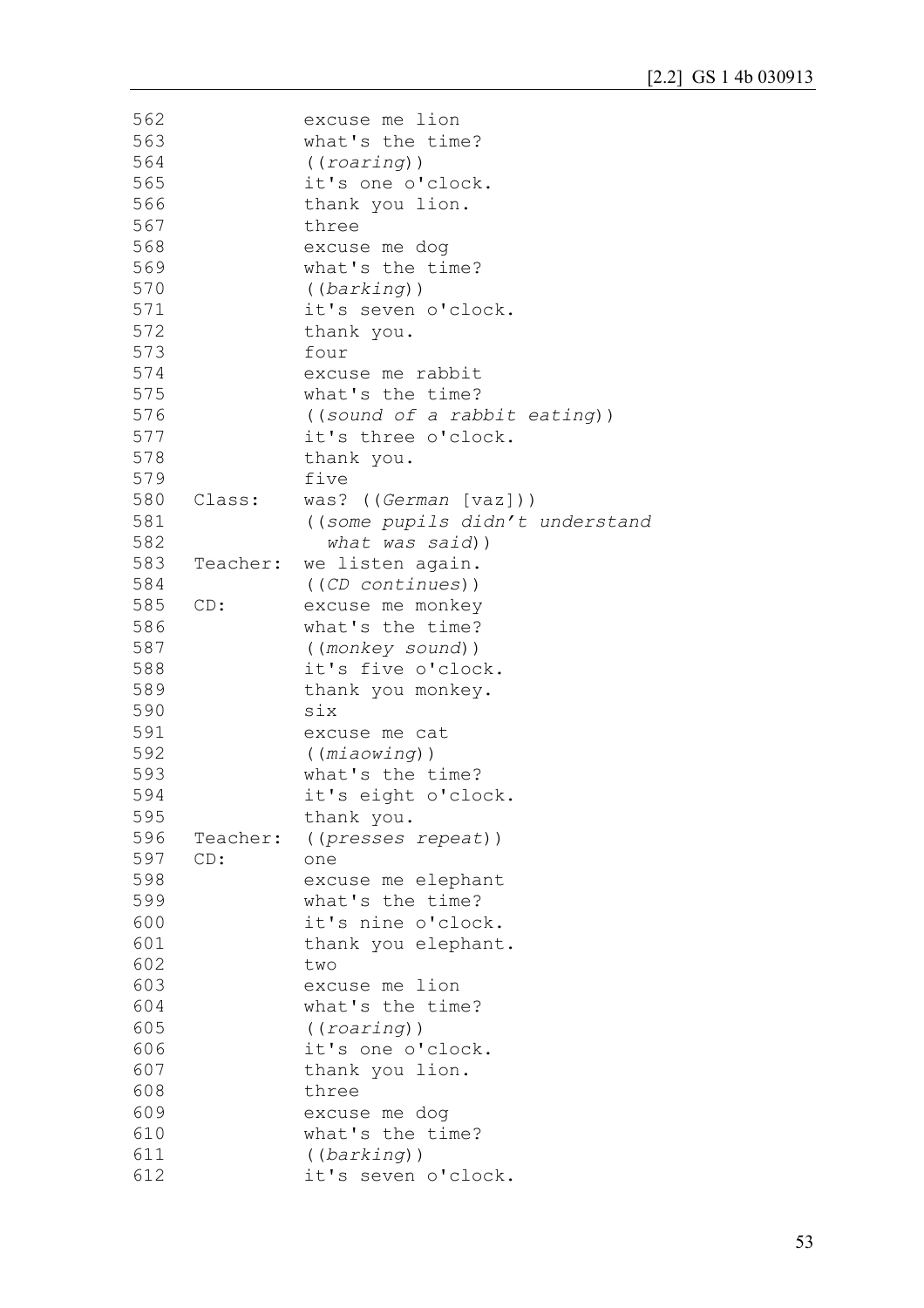```
613
614
615
616
617
618
619
620
621
622
623
624
625
626
627
628
629
630
631
632
633
634
635
636
637
638
639
640
641
642
643
644
645
646
647
648
649
650
651
652
653
654
655
656
657
658
659
660
661
662
663
               thank you.
               four
               excuse me rabbit
               what's the time?
               ((sound of a rabbit eating))
               it's three o'clock.
               thank you.
               five
               excuse me monkey
               what's the time?
               ((monkey sound))
               it's five o'clock.
               thank you monkey.
               six
               excuse me cat
               what's the time?
                ((miaowing))
               it's eight o'clock.
               thank you.
     Teacher: ((turns off the CD player))
               do you need that one more time?
     Class: no=
     Teacher: =okay
               what's the time
               on the elephant's clock?
               watch
               it's a watch.
               amelie
    Amelie: neun o'clock.
     Teacher: sorry?
               can you say it again?
    Amelie: nine o'clock.
    Teacher: yes okay
               [((completes another clock drawing on the 
                    board to visualize the time that the 
                    animal has said))]
                [all together]
               nine o'clock
     Class: nine o'clock
     Teacher: what's the time on the lion's watch?
               mats
     Mats: one o'clock.
     Teacher: are you sure?
     Mats: yes
     Teacher: okay
                [((completes another clock drawing on the 
                   board))]
               [all together]
               one o'clock
     Class: one o'clock
     Teacher: okay
```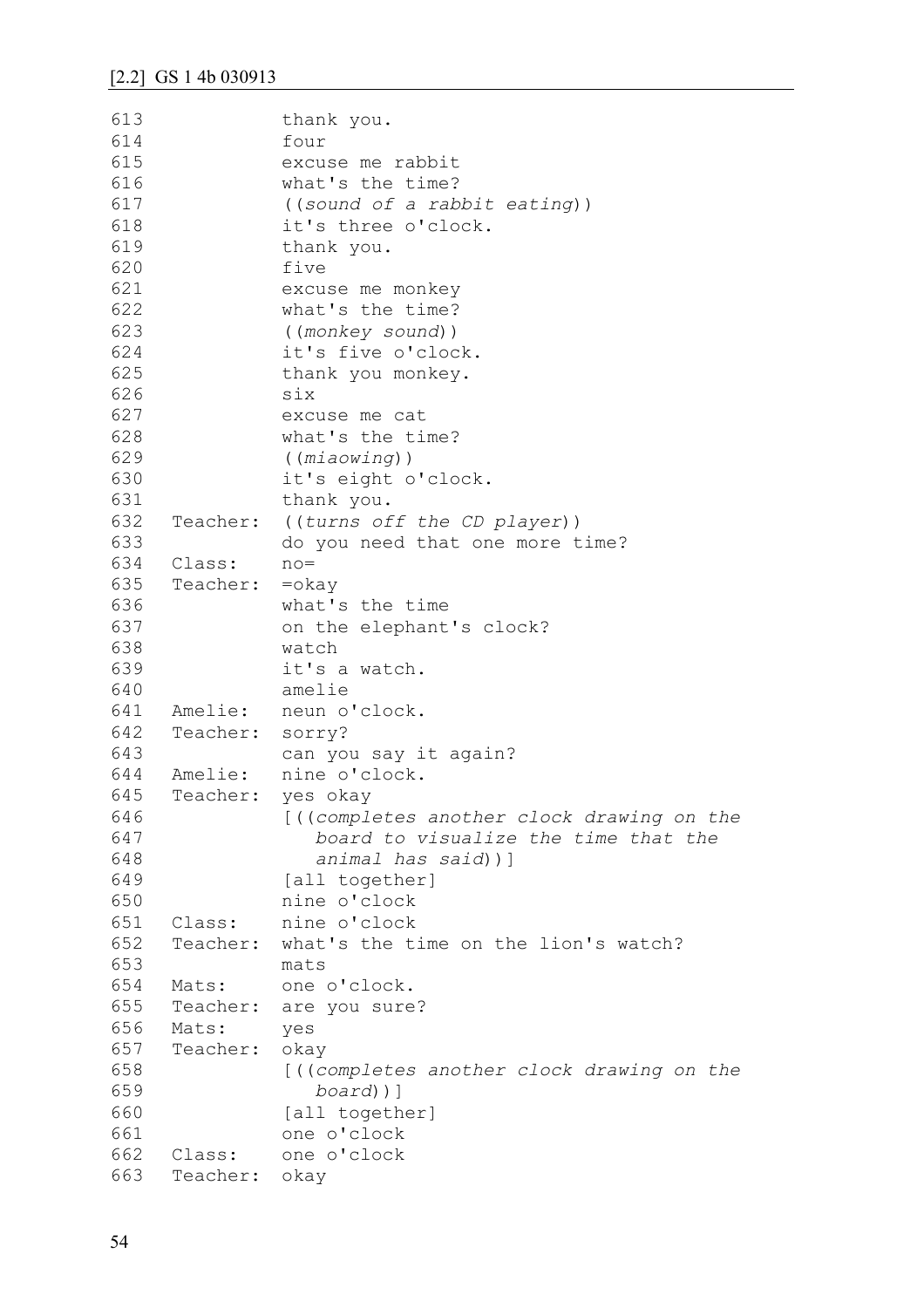```
664
665
666
667
668
669
670
671
672
673
674
675
676
677
678
679
680
681
682
683
684
685
686
687
688
689
690
691
692
693
694
695
696
697
698
699
700
701
702
703
704
705
706
707
708
709
710
711
712
713
714
               what's the time
               is it a dog?
     Class: yes
     Teacher: oh yes it's a dog
               on the dog's watch?
               linda
     Linda: seven o'clock
     Teacher: are you sure?
     Linda: yes
     Teacher: yes?
               okay
               [((completes another clock drawing on the 
                   board))]
               [it's seven o'clock.]
     Class: it's seven o'clock.
     Teacher: what's the time on the rabbit's watch?
               leon
     Leon: it's (--) three o'clock.
     Teacher: it's three o'clock.
               [((completes another clock drawing on the 
                   board))]
     Class: [it's three o'clock.]
     Teacher: what's the time on the monkey's watch?
               jonas
     Jonas: it's three o'clock.
     Teacher: on the monkey's watch?
               have a look
               on the monkey['s?]
     Jonas: [it]'s five o'clock.
     Teacher: okay
               it's five o'clock.
               [((completes another clock drawing on the 
                   board))]
     Class: [it's five o'clock.]
     Teacher: and the last one.
               what's the time on the cat's watch?
               ehm maria
     Maria: it's eight o'clock.
     Teacher: it's eight o'clock.
               [((completes another clock drawing on the 
                   board))]
     Class: [it's eight o'clock.]
     Teacher: okay 
               very good
               ehm please close your books.
               and
               i think we can (---) go on
               because you are very good.
     Class: ((pupils mumble))
               können wir ein game spielen?
     Teacher: no it's not a game.
```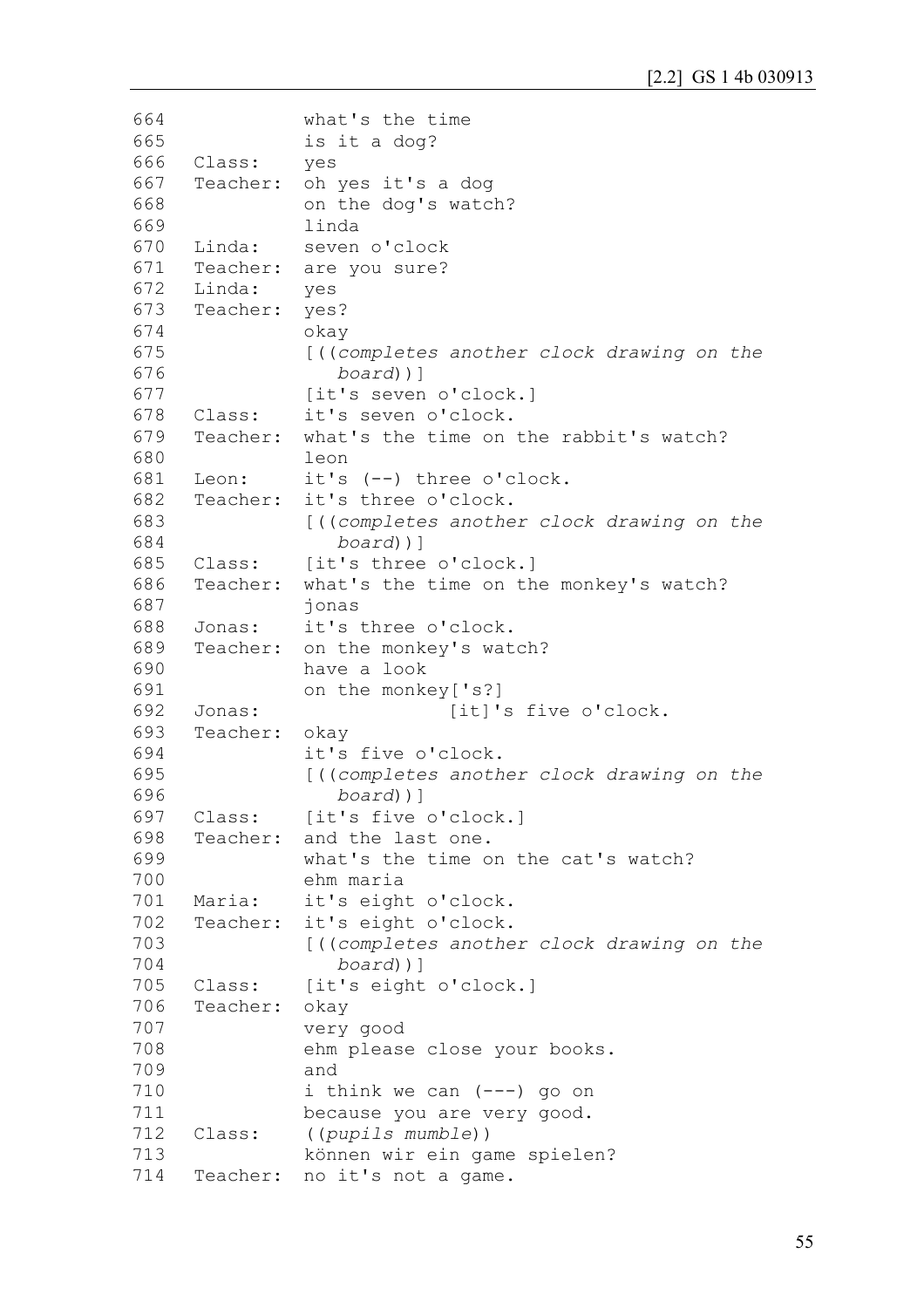| 715 | Class:             | oh:                                                                   |
|-----|--------------------|-----------------------------------------------------------------------|
| 716 |                    | Teacher: simon in the last five minutes okay?                         |
| 717 | Class:             | [yeah simon says]                                                     |
| 718 |                    | Teacher: [((gets the big clock))]                                     |
| 719 |                    | [yes but in the last five minutes                                     |
| 720 |                    | not now]                                                              |
| 721 |                    | okay                                                                  |
| 722 |                    | ((presents the big clock to the class))                               |
| 723 |                    | what's $(-)$ the time?                                                |
| 724 |                    | Pupil x: oh man das steht im buch drin.                               |
| 725 |                    | Teacher: yes but you have closed your books.                          |
| 726 |                    | valentine?                                                            |
| 727 |                    | Valentine: it's half past five?                                       |
| 728 |                    | Teacher: it's half past four.                                         |
| 729 |                    | Class: it's half past four.                                           |
| 730 |                    | Teacher: << f> it's half past four.>                                  |
| 731 |                    | Class: << f>it's half past four.>                                     |
| 732 |                    | Teacher: << high voice> it's half past four.>                         |
| 733 |                    | Class: << high voice> it's half past four.>                           |
| 734 |                    | Teacher: [((changes the time))]                                       |
| 735 |                    | [what's the time?]                                                    |
| 736 | Class:             | ((some pupils complain about not being                                |
| 737 |                    | able to see the clock))                                               |
| 738 |                    | wir sehen nichts                                                      |
| 739 | Teacher:           | oh sorry                                                              |
| 740 |                    | eh lucy?                                                              |
| 741 |                    | it's half past se- pas- half past seven.                              |
| 742 | Lucy:<br>Teacher:  |                                                                       |
| 743 |                    | amelie?                                                               |
| 744 |                    | Amelie: it's half pa(st) six.<br>Teacher: it's half past six.         |
| 745 |                    | Class: it's half past six.                                            |
|     |                    |                                                                       |
| 747 |                    | 746 Teacher: << pp> it's half past six.>                              |
| 748 | Class:             | < <pp> it's half past six.&gt;<br/>Teacher: what's the time tim?</pp> |
| 749 | Tim:               |                                                                       |
| 750 |                    | ((does not answer))                                                   |
| 751 |                    | Teacher: listen please                                                |
| 752 |                    | it's half past six.                                                   |
| 753 | Class:<br>Teacher: | it's half past six.                                                   |
| 754 | Class:             | < <high voice=""> it's half past six.&gt;</high>                      |
|     |                    | < <high voice=""> it's half past six.&gt;</high>                      |
| 755 |                    | Teacher: [((changes the time))]                                       |
| 756 |                    | [it's a little bit broken.]                                           |
| 757 |                    | ((talks about the clock))                                             |
| 758 |                    | what's the time?                                                      |
| 759 |                    | ehm chris                                                             |
| 760 | Chris:             | it's half past eight.                                                 |
| 761 | Teacher:           | very good                                                             |
| 762 |                    | it's half past eight.                                                 |
| 763 | Class:             | it's half past eight.                                                 |
| 764 | Teacher:           | all the boys                                                          |
| 765 |                    | < <deep voice=""> it's half past eight.&gt;</deep>                    |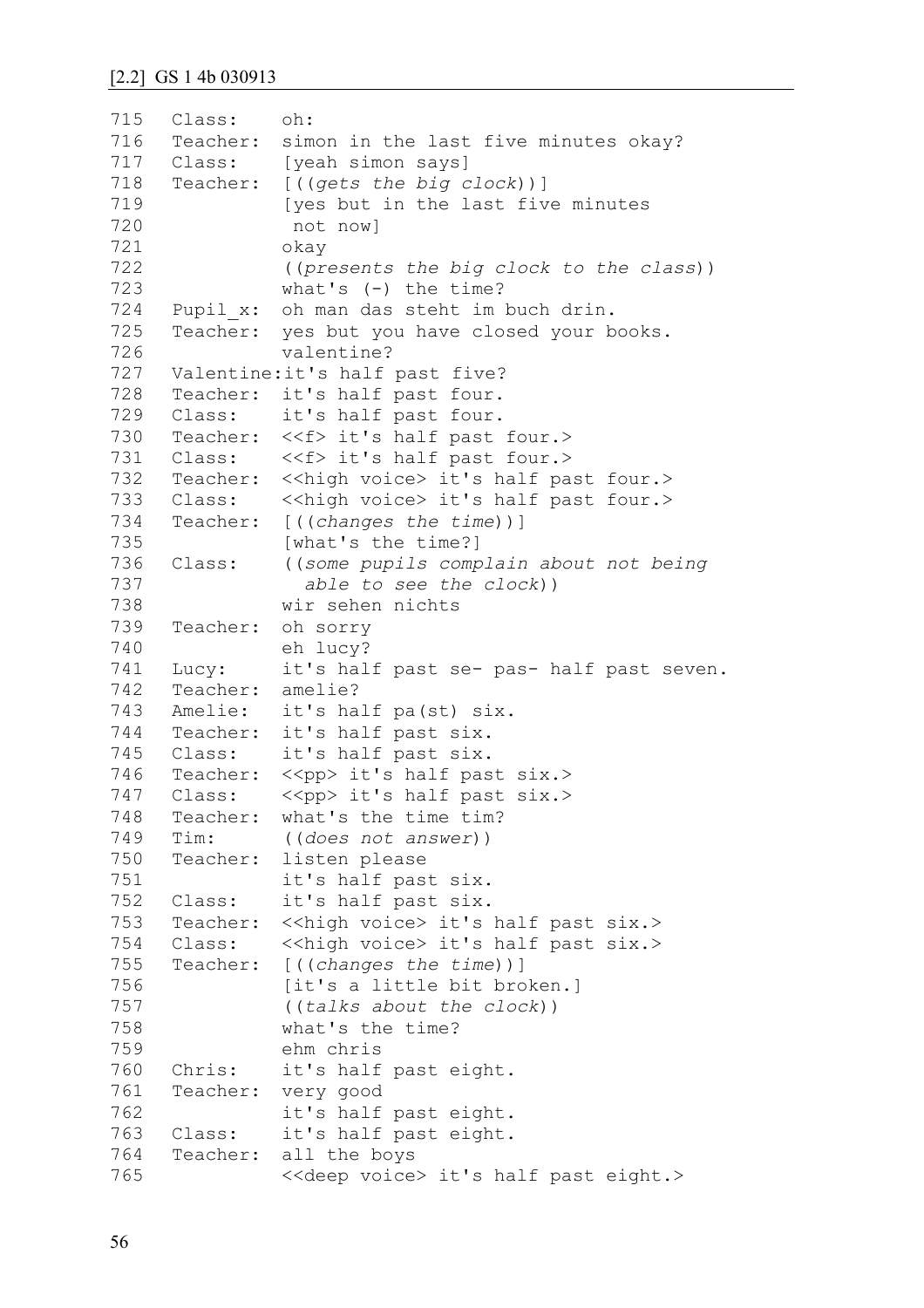```
766
767
768
769
770
771
772
773
774
775
776
777
778
779
780
781
782
783
784
785
786
787
788
789
790
791
792
793
794
795
796
797
798
799
800
801
802
803
804
805
806
807
808
809
810
811
812
813
814
815
816
     Boys: <<deep voice> it's half past eight.>
     Teacher: and the girls
               <<deep voice> it's half past eight.>
     Girls: << f>it's half past eight.>
     Teacher: excellent
               okay
               ((changes the time))
               sophie
     Sophie: it's half past ten?
     Teacher: very good
               it's half past ten.
     Class: it's half past ten.
     Teacher: << high voice> it's half past ten.>
     Class: << high voice> it's half past ten.>
     Teacher: ((changes the time))
               matt
     Matt: it's half past two.
     Teacher: excellent
               it's half past two.
     Class: it's half past two.
     Teacher: [((presses her nose))]
               [switch off]
               was fällt euch auf bei den
               ehm (--) deutschen zeiten
               verglichen mit den englischen zeiten?
               [habt ihr jetzt super hingekriegt.]
               [((puts up her thumb))]
               mia
     Mia: ehm bei den ehm deutschen ist das immer 
               wenn ehm also das halbe ist davor.
               so
     Teacher: wir sagen
               es ist halb (-) drei. 
               und auf (.) im englischen
               wie ist es da?
     Emma: das ist wie halb zehn.
     Teacher: valentine?
     Valentine:die sagen es ist eine halbe stunde 
               nach zwei.
     Teacher: genau die sagen sozusagen 
               wo der zeiger nach ist.
               es ist eine HALBE stunde nach zwei 
               sagen die engländer.
               deswegen (kriegt) man da ein bisschen 
               einen tüdel.
               habt ihr aber super hingekriegt.
               okay
               some more
               two more minutes.
               ((changes the time))
               melvin
```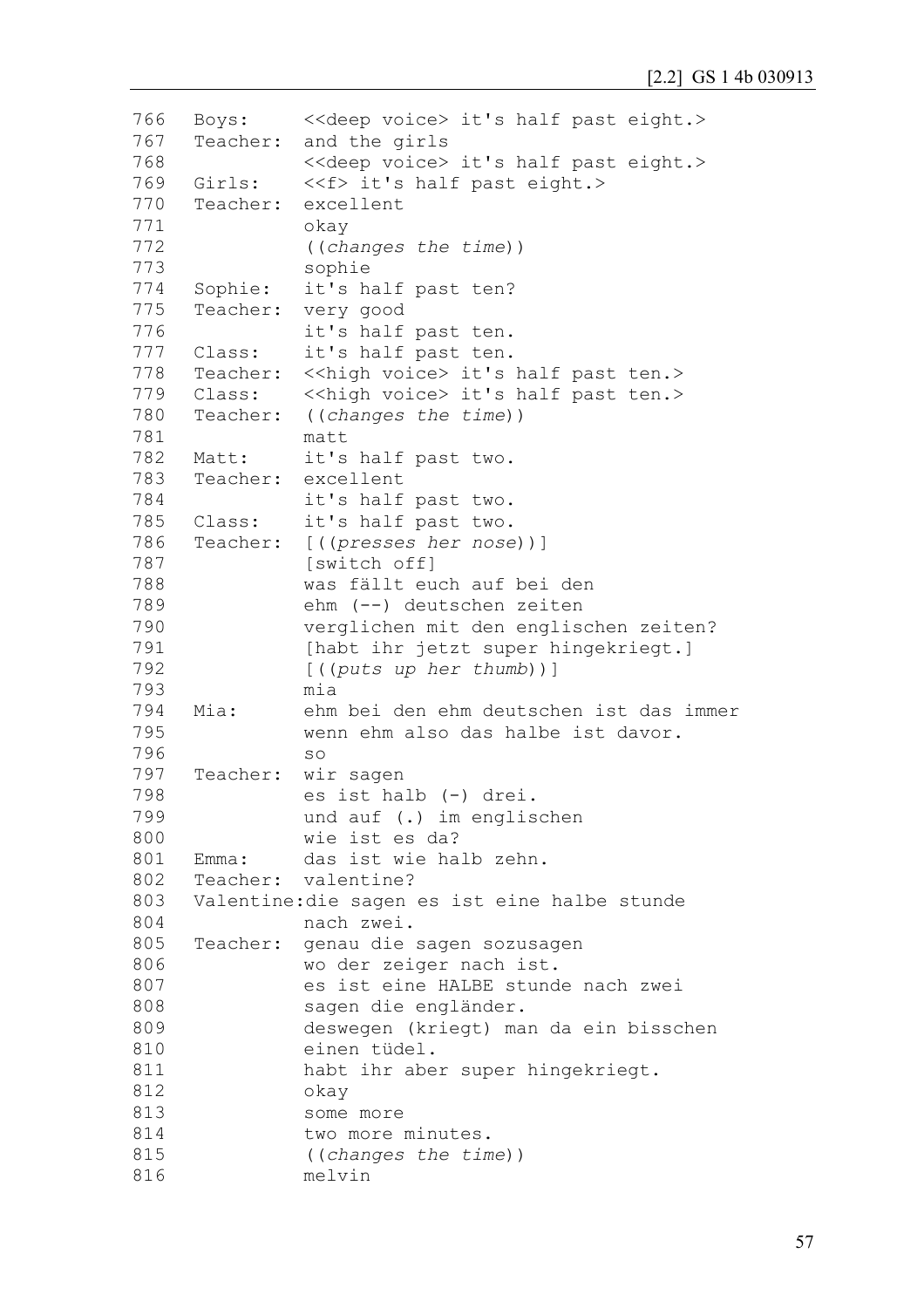```
817
818
819
820
821
822
823
824
825
826
827
828
829
830
831
832
833
834
835
836
837
838
839
840
841
842
843
844
845
846
847
848
849
850
851
852
853
854
855
856
857
858
859
860
861
862
863
864
865
866
867
     Melvin: it's half past eh five.
     Teacher: it's half past five.
     Class: it's half past five.
     Teacher: and now we are getting more difficult.
               ((changes the time and presents it to
                  the class))
               oh no
               tim?
     Tim: it's half past eight?
     Teacher: oh no
               it's not half past
               [half past is]
               [((adjusts the hands of the clock
                   so it shows half past))]
               maria?
     Maria: it's quarter to seven.
     Teacher: it's not quarter
               [quarter to is]
               [((adjusts the hands of the clock
                   so it shows quarter to))]
               that
               quarter to
               ((adjusts the hands of the clock
                  so that it shows quarter past again))
               emma?
     Emma: quarter for seven o'clock.
     Teacher: okay listen
               ((sets the clock to half past seven))
               half PAST seven
     Class: half past
     Teacher: half past seven.
     Class: half past seven.
     Teacher: ((sets the clock to quarter past seven))
               mia?
     Mia: ((shakes her head))
     Teacher: melvin?
     Melvin: half seven?
     Teacher: no
               [half is here]
               [((points at half past))]
               but this
               mia?
     Mia: quarter past seven?
     Teacher: yeah
               <<f> it's quarter past seven.>
     Class: it's quarter past seven.
     Teacher: <<all> it's quarter past seven.>
     Class: <<all>it's quarter past seven.>
     Teacher: ((changes the time))
     Pupil_x: hä?
     Teacher: [((takes a look at the clock and
```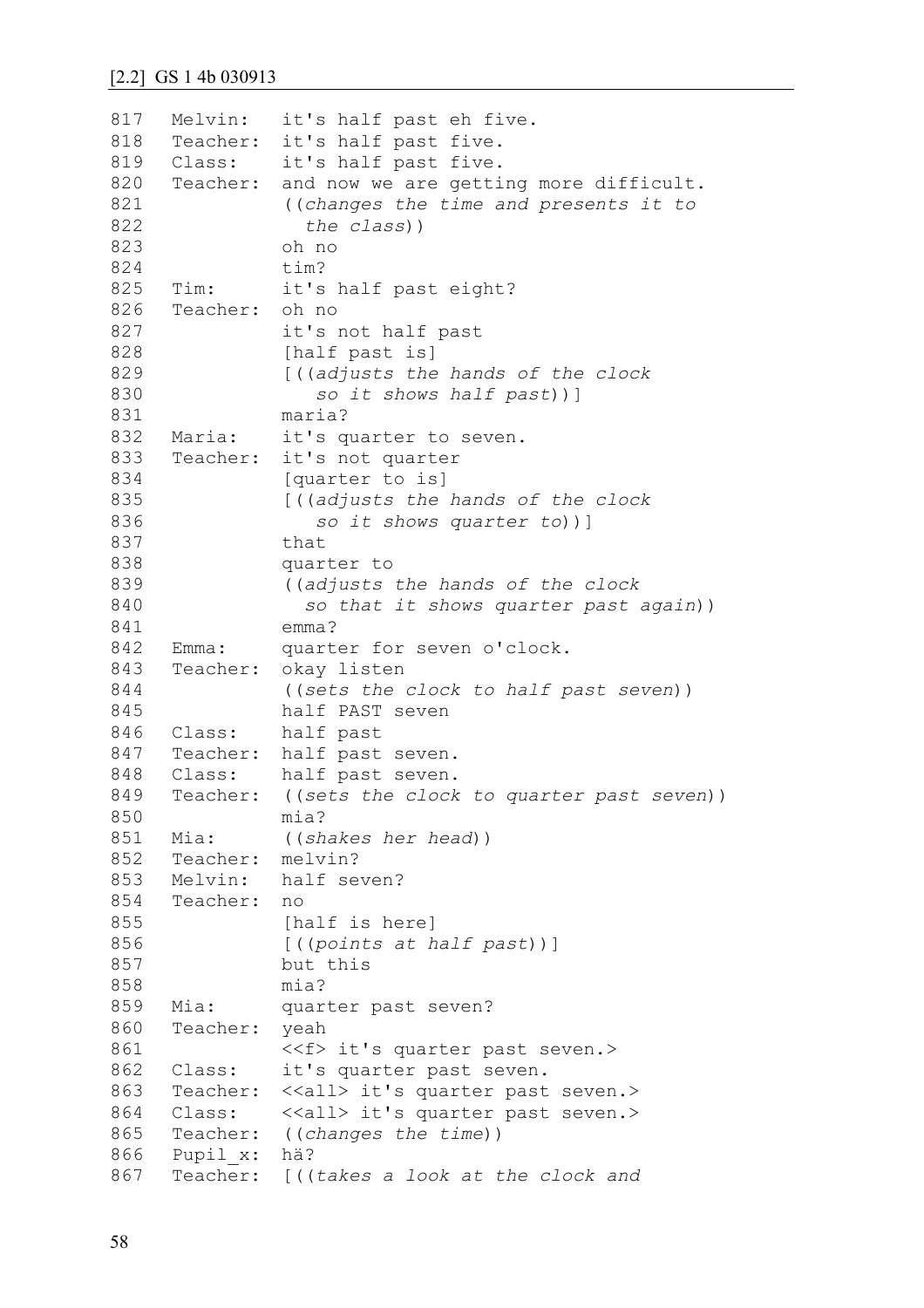```
868
869
870
871
872
873
874
875
876
877
878
879
880
881
882
883
884
885
886
887
888
889
890
891
892
893
894
895
896
897
898
899
900
901
902
903
904
905
906
907
908
909
910
911
912
913
914
915
916
917
918
                   adjusts the hands of the clock again))]
               [sorry it's a little bit broken
                this (--) clock.]
               sorry
               chris
     Chris: no
     Teacher: mila?
     Mila: ehm
               it's quarter past (--) ten.
     Teacher: very good
               it's quarter past ten.
     Class: it's quarter past ten.
     Teacher: << pp> it's quarter past ten.>
     Class: << pp> it's quarter past ten.>
     Teacher: << pp> okay>
               please put away your english
               ehm activity book your folder 
               into your school bag 
               or into your file boxes 
               and stand up please.
     Class: ((pupils put away their things
                  and scream in joy))
               yeah simon says
               simon says
               simon says
     Marvin: hast du einen locher? ((to the teacher))
     Teacher: what's locher in english
               mister <name>?
     Researcher:ehm (--) a hole puncher.
     Teacher: hole puncher?
     Marvin: ((punches two holes in his worksheet
                  to put it in a file))
     Teacher: can i have 
               the hole puncher please? ((to Marvin))
               for the next time.
     Class: ((most of the pupils have put away all 
                  their things and wait for the game 
                  to start))
     Teacher: psh:
               toni and chris
               okay
               ((starts the game))
               simon says be quiet.
               simon says clap your hands.
               simon says touch your nose.
               simon says bend your knees.
               stamp your feet.
               ((one pupil moves and is out of the game))
               okay
               matt you watch the others okay?
               simon says turn around.
```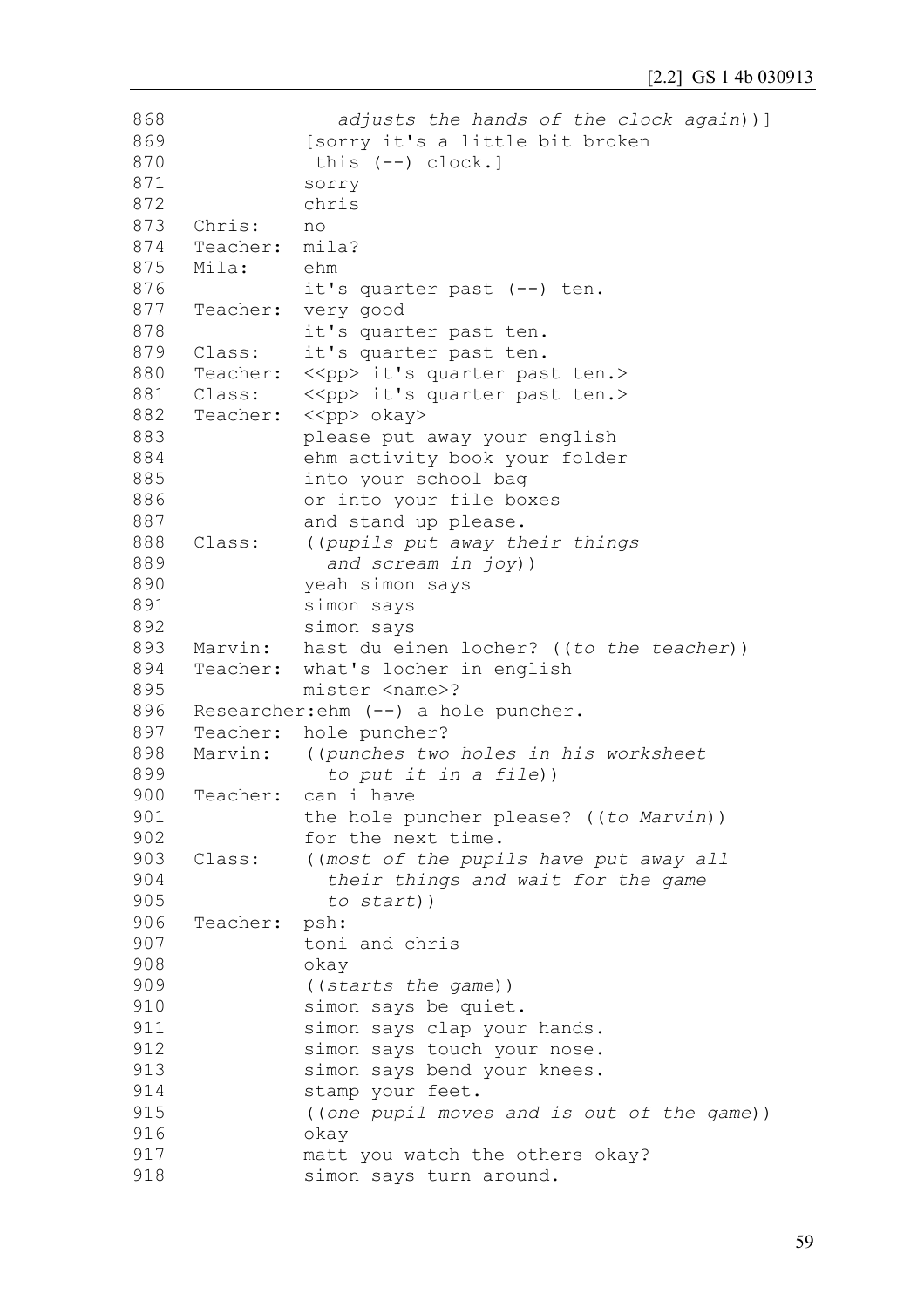| 919 |          | simon says check your watch.                     |
|-----|----------|--------------------------------------------------|
| 920 |          | simon says clap your hands.                      |
| 921 |          | clap your hands.                                 |
| 922 |          | ((two pupils move and are out of the game))      |
| 923 |          | simon says touch your ears.                      |
| 924 |          | simon says bend your knees.                      |
| 925 |          | simon says snap your fingers.                    |
| 926 |          | simon says say hello to toni.                    |
| 927 | Class:   | hello toni                                       |
| 928 | Teacher: | simon says shake your fingers.                   |
| 929 |          | clap your hands.                                 |
| 930 |          | simon says shake your fingers.                   |
| 931 |          | simon says clap your hands.                      |
| 932 |          | touch your hair.                                 |
| 933 |          | ((one pupil moves and is out of the game))       |
| 934 |          | simon says                                       |
| 935 |          | sh                                               |
| 936 |          | simon says turn around.                          |
| 937 |          | simon says snap your fingers.                    |
| 938 |          | snap your fingers.                               |
| 939 |          | ((one pupil moves and is out of the game))       |
| 940 |          | yes.                                             |
| 941 | Class:   | ((pupils mumble))                                |
| 942 | Teacher: | psh                                              |
| 943 |          | hey mats no t-                                   |
| 944 |          | stop talking please.                             |
| 945 |          | ehm shake your fingers.                          |
| 946 |          | touch your nose.                                 |
| 947 |          | ((one pupil moves and is out of the game))       |
| 948 |          | clap your hands.                                 |
| 949 |          | simon says clap your hands.                      |
| 950 |          | turn around.                                     |
| 951 |          | ((some pupils move and are out of the game))     |
| 952 |          | okay maybe i can manage that.                    |
| 953 |          | okay                                             |
| 954 |          | touch your ears.                                 |
| 955 |          | simon says clap your hands.                      |
| 956 |          | bend your knees.                                 |
| 957 |          | simon says clap your hands.                      |
| 958 |          | simon says turn around.                          |
| 959 |          | simon says touch your nose.                      |
| 960 |          | simon says < <len> say hello to amelie&gt;</len> |
| 961 | Class:   | hello amelie.                                    |
| 962 | Teacher: | simon says say hello to matt.                    |
| 963 | Class:   | hello matt                                       |
| 964 | Teacher: | say hello to leon.                               |
| 965 | Class:   | hello leon                                       |
| 966 |          | ((some pupils move and are out of the game))     |
| 967 | Teacher: | simon says bend your knees.                      |
| 968 |          | simon says snap your fingers.                    |
| 969 |          | simon says touch your toes.                      |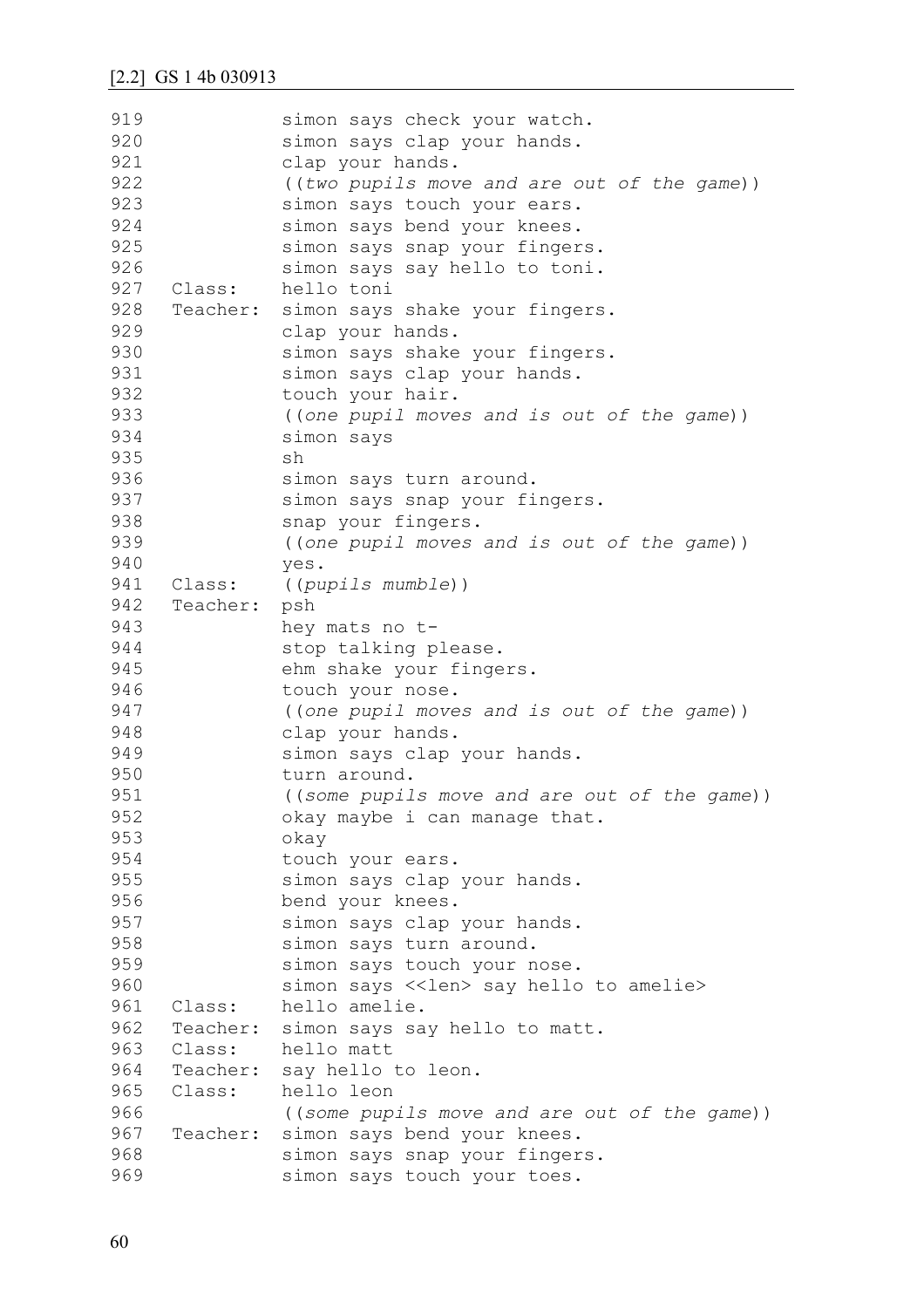| 970  |          | simon says have a glass of milk.           |
|------|----------|--------------------------------------------|
| 971  |          | check your watch.                          |
| 972  |          | very good.                                 |
| 973  |          | simon says clap your hands.                |
| 974  |          | stamp your feet.                           |
| 975  |          | ((one pupil moves and is out of the game)) |
| 976  |          | okay                                       |
| 977  |          | one two three four five six seven eight    |
| 978  |          | okay                                       |
| 979  |          | ehm touch your nose.                       |
| 980  |          | simon says touch your nose.                |
| 981  |          | simon says turn around.                    |
| 982  |          | simon says bend your knees.                |
| 983  |          | simon says dance.                          |
| 984  |          | simon says stop dancing.                   |
| 985  |          | simon says be quiet.                       |
| 986  |          | simon says snap your fingers.              |
| 987  |          | simon says snap your fingers.              |
| 988  |          | simon says snap your fingers.              |
| 989  |          | snap your fingers.                         |
| 990  | Class:   | ((pupils mumble))                          |
| 991  | Teacher: | psh                                        |
| 992  |          | no that's okay.                            |
| 993  |          | simon says bend your knees.                |
| 994  |          | turn around                                |
| 995  |          | ((one pupil turns around                   |
| 996  |          | and is out of the game))                   |
| 997  |          | psh                                        |
| 998  |          | simon says snap your fingers.              |
| 999  |          | simon says turn around.                    |
| 1000 |          | oh simon says jump.                        |
| 1001 |          | simon says jump.                           |
| 1002 |          | simon says jump.                           |
| 1003 |          | jump                                       |
| 1004 |          | snap your fingers.                         |
| 1005 |          | ((one pupil moves and is out of the game;  |
| 1006 |          | pupils start to discuss about it))         |
| 1007 |          | then you have to sit down.                 |
| 1008 |          | sorry carl                                 |
| 1009 |          | okay                                       |
| 1010 |          | one two three                              |
| 1011 |          | psh                                        |
| 1012 |          | check                                      |
| 1013 |          | matt (--) stop talking.                    |
| 1014 |          | check your watch.                          |
| 1015 |          | simon says clap your hands.                |
| 1016 |          | ((pupils complain))                        |
| 1017 |          | no don't do that                           |
| 1018 |          | okay                                       |
| 1019 |          | ehm clap your hands.                       |
| 1020 |          | no don't do that                           |